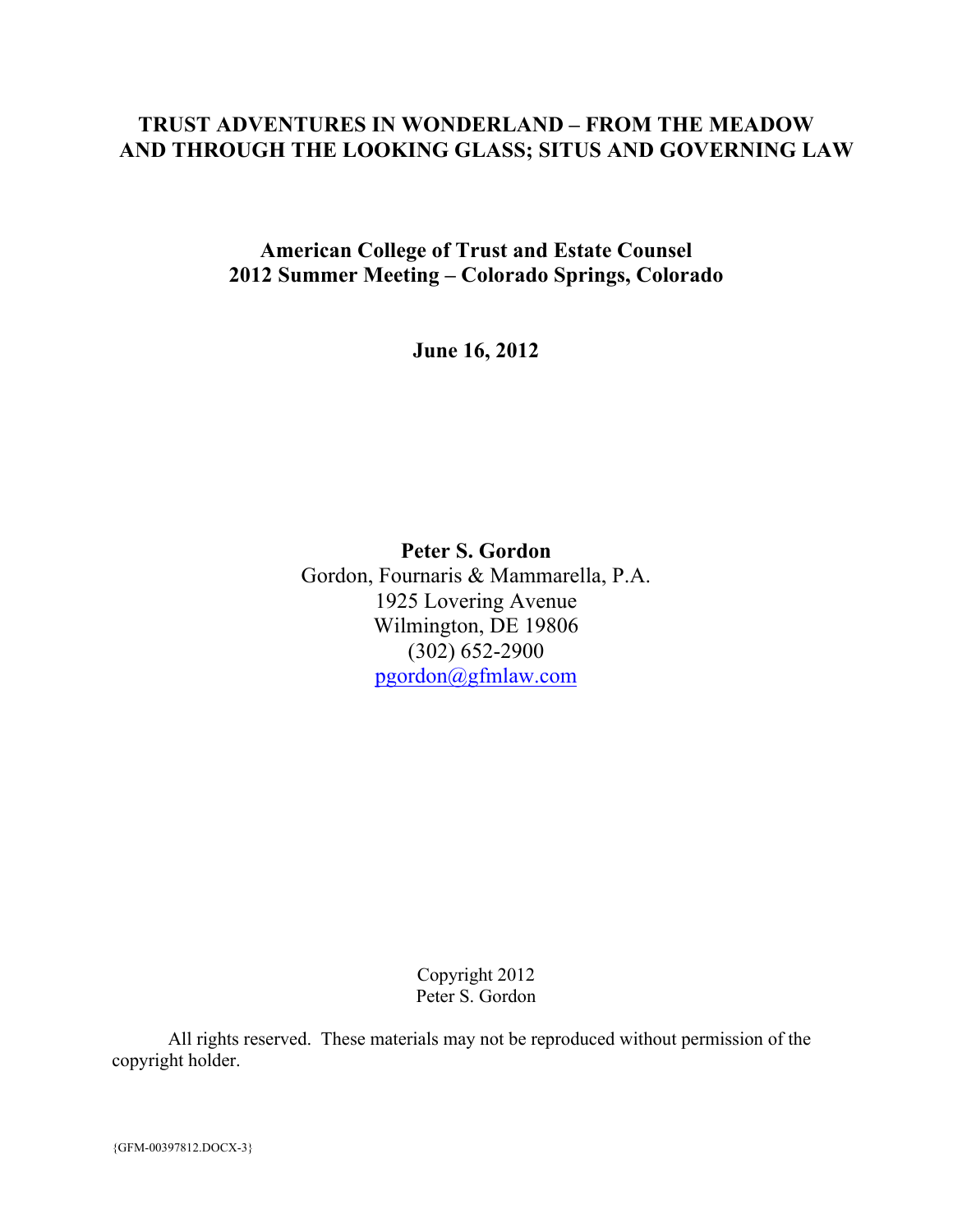# **Table of Contents**

| <b>CHAPTER ONE</b>  |                                                                                                |  |
|---------------------|------------------------------------------------------------------------------------------------|--|
| I.                  |                                                                                                |  |
| A.                  |                                                                                                |  |
| <b>B.</b>           |                                                                                                |  |
| $\mathcal{C}$ .     |                                                                                                |  |
| D.                  |                                                                                                |  |
| Ε.                  |                                                                                                |  |
| $F_{\cdot}$         |                                                                                                |  |
| G.                  |                                                                                                |  |
| H.                  |                                                                                                |  |
| <b>CHAPTER TWO</b>  |                                                                                                |  |
|                     |                                                                                                |  |
|                     |                                                                                                |  |
| A <sub>1</sub>      |                                                                                                |  |
| <b>B</b> .          |                                                                                                |  |
| $\mathcal{C}$ .     |                                                                                                |  |
|                     | <b>CHAPTER THREE</b>                                                                           |  |
|                     |                                                                                                |  |
|                     | III. What effect does a transfer of situs have on the law governing the validity, construction |  |
| A.                  |                                                                                                |  |
| <b>B</b> .          |                                                                                                |  |
| $\mathcal{C}$ .     |                                                                                                |  |
| D.                  |                                                                                                |  |
|                     |                                                                                                |  |
| A.                  |                                                                                                |  |
| <b>B.</b>           |                                                                                                |  |
|                     |                                                                                                |  |
| $C$ .               |                                                                                                |  |
| D.                  |                                                                                                |  |
| E.                  |                                                                                                |  |
| $F_{\cdot}$         |                                                                                                |  |
| <b>CHAPTER FOUR</b> |                                                                                                |  |
|                     |                                                                                                |  |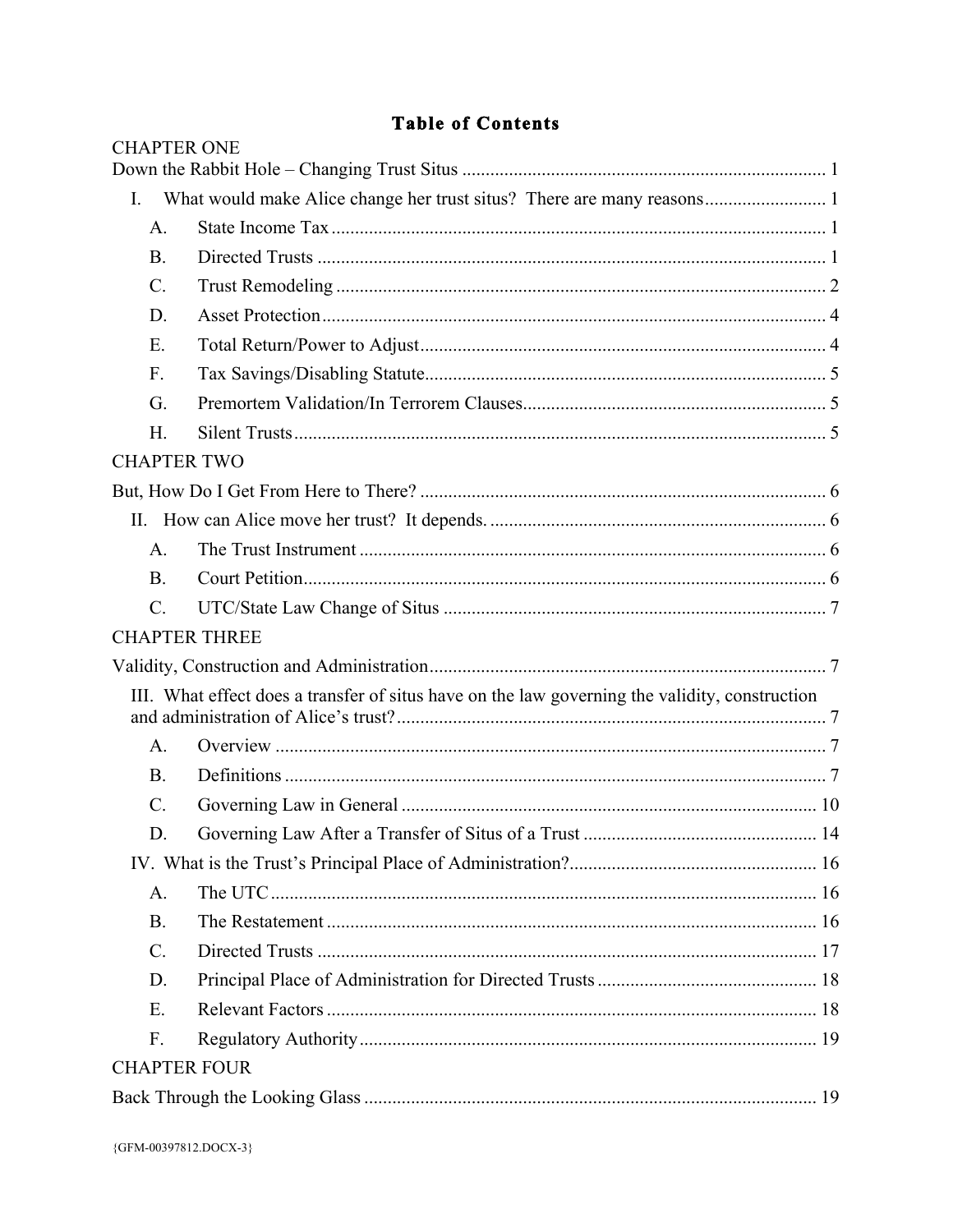|                     | V. Alice has chosen Cheshire Cat Trust Company ("Cheshire Cat"), a somewhat fading trust<br>company, to serve in her home state as trustee. But, Cheshire Cat is only licensed in<br>Wonderland. Can Cheshire Cat return with Alice through the looking glass to serve as her |  |
|---------------------|-------------------------------------------------------------------------------------------------------------------------------------------------------------------------------------------------------------------------------------------------------------------------------|--|
|                     |                                                                                                                                                                                                                                                                               |  |
| $A_{-}$             |                                                                                                                                                                                                                                                                               |  |
| B <sub>1</sub>      |                                                                                                                                                                                                                                                                               |  |
| $\mathcal{C}$ .     |                                                                                                                                                                                                                                                                               |  |
| D.                  |                                                                                                                                                                                                                                                                               |  |
| <b>CHAPTER FIVE</b> |                                                                                                                                                                                                                                                                               |  |
|                     |                                                                                                                                                                                                                                                                               |  |
|                     |                                                                                                                                                                                                                                                                               |  |
| $\mathsf{A}$        |                                                                                                                                                                                                                                                                               |  |
| B <sub>1</sub>      |                                                                                                                                                                                                                                                                               |  |
| $C$ .               |                                                                                                                                                                                                                                                                               |  |
|                     |                                                                                                                                                                                                                                                                               |  |
|                     |                                                                                                                                                                                                                                                                               |  |
|                     | NON-UTC STATES THAT PROVIDE FOR THE NONJUDICIAL TRANSFER OF SITUS OF                                                                                                                                                                                                          |  |
|                     | STATES WHICH HAVE NO STATUTE PROVIDING FOR THE NONJUDICIAL<br>TRANSFER OF THE PRINCIPAL PLACE OF ADMINISTRATION OR THE SITUS OF A                                                                                                                                             |  |
|                     | STATES WHICH AUTHORIZE A FOREIGN BANK OR TRUST COMPANY TO                                                                                                                                                                                                                     |  |
|                     | (THE FOREIGN CORPORATION MUST BE AUTHORIZED TO ACT AS A TRUSTEE IN                                                                                                                                                                                                            |  |
|                     | THE FOLLOWING STATES ALLOW FOREIGN CORPORATIONS TO ACT BUT WITH                                                                                                                                                                                                               |  |
|                     |                                                                                                                                                                                                                                                                               |  |
|                     | STATES WHICH PROHIBIT A FOREIGN BANK OR TRUST COMPANY FROM                                                                                                                                                                                                                    |  |
|                     | STATES WHICH HAVE NO STATUTE PROHIBITING A FOREIGN CORPORATION<br>FROM ADMINISTERING A TRUST (PRESUMPTION THAT A FOREIGN CORPORATION                                                                                                                                          |  |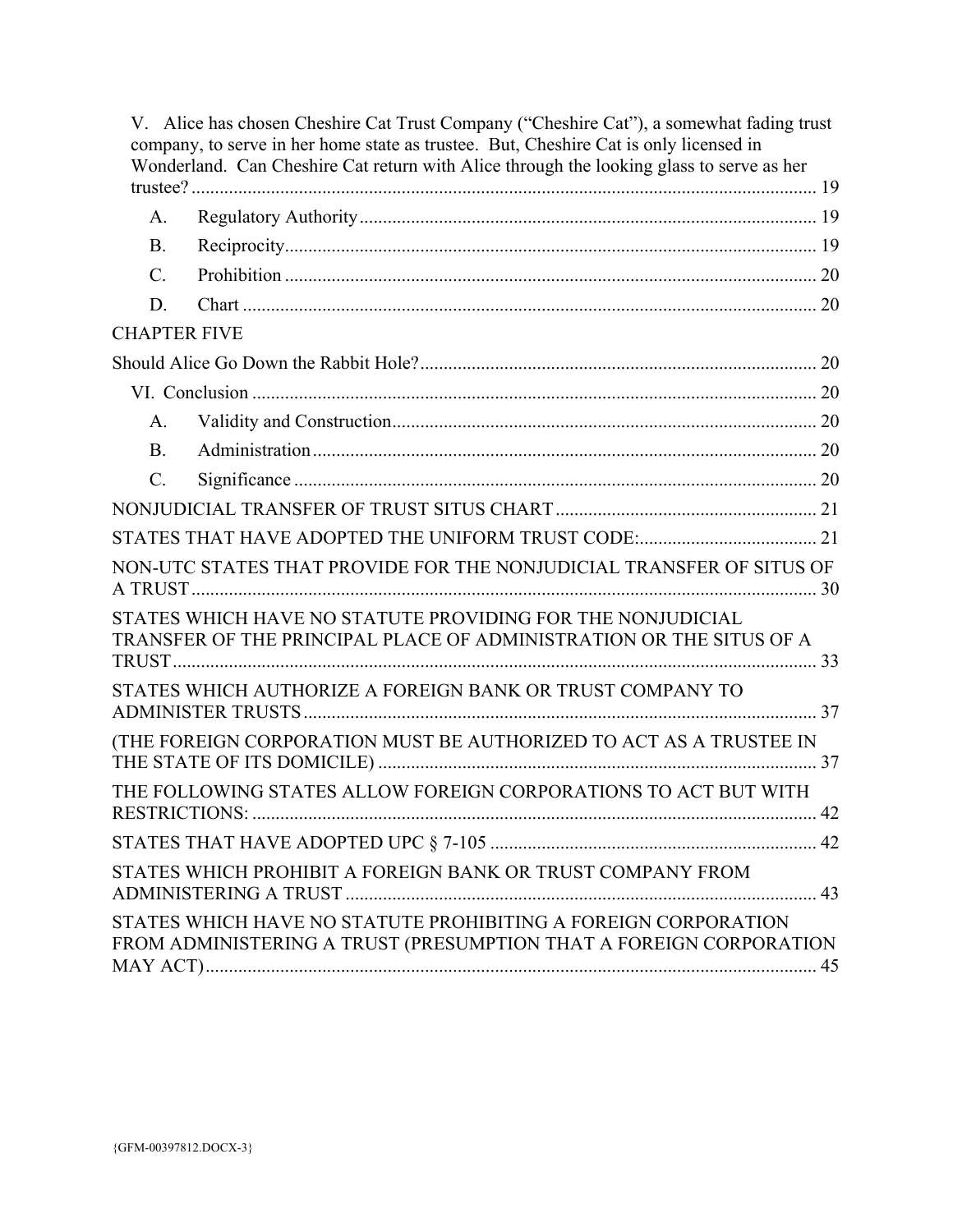### **TRUST ADVENTURES IN WONDERLAND – FROM THE MEADOW AND THROUGH THE LOOKING GLASS; SITUS AND GOVERNING LAW<sup>1</sup>**

*…when suddenly a White Rabbit with pink eyes ran by her saying "Oh dear! Oh dear! I shall be too late."*

## CHAPTER ONE Down the Rabbit Hole – Changing Trust Situs

- I. What would make Alice change her trust situs? There are many reasons.
	- A. State Income Tax. We all know that states tax trust income differently. Some tax based on where the trustor resided when the trust became irrevocable. Some tax based on where the beneficiaries reside. For those states that tax trust income based on where the trustee resides, it is possible to avoid state income tax by changing the trustee and moving to a state that does not tax trust income. See, Bases of State Income Taxation of Nongrantor Trusts, 2009 Wilmington Trust Corporation on the ACTEC website.
	- B. Directed Trusts. Trusts that are overly concentrated in a single holding, that own and operate family businesses, or that invest in hedge funds, private equity and other non-traditional investments may be precluded from doing so under the prudent investor rule in a particular jurisdiction. Trustees in these states may fear liability for retaining such investments.
		- i. Advisers. Often, the trust can be moved to an affiliated trustee in another jurisdiction that has strong directed trust legislation. This would allow for the appointment of an Investment Direction Adviser or a Special Holdings Direction Adviser who is responsible for directing the trustee with respect to the non-traditional investments thereby relieving the trustee from liability for retaining these investments. The level of protection provided to a directed trustee depends on the law of the state where the trust is administered.
		- ii. For states that adopted the UTC, Section 808(b) of the UTC states:

If the terms of a trust confer upon a person other than the trustee of a revocable trust power to direct certain actions of the trustee, the trustee shall act in accordance with an exercise of the power **unless the attempted exercise is manifestly contrary to the terms of the trust or the trustee knows the attempted exercise would constitute a serious** 

<sup>{</sup>GFM-00397812.DOCX-3}  $\frac{1}{1}$ <sup>1</sup> The author acknowledges with gratitude the assistance of his associate, Monique Z. Valbuena, in the preparation of this outline.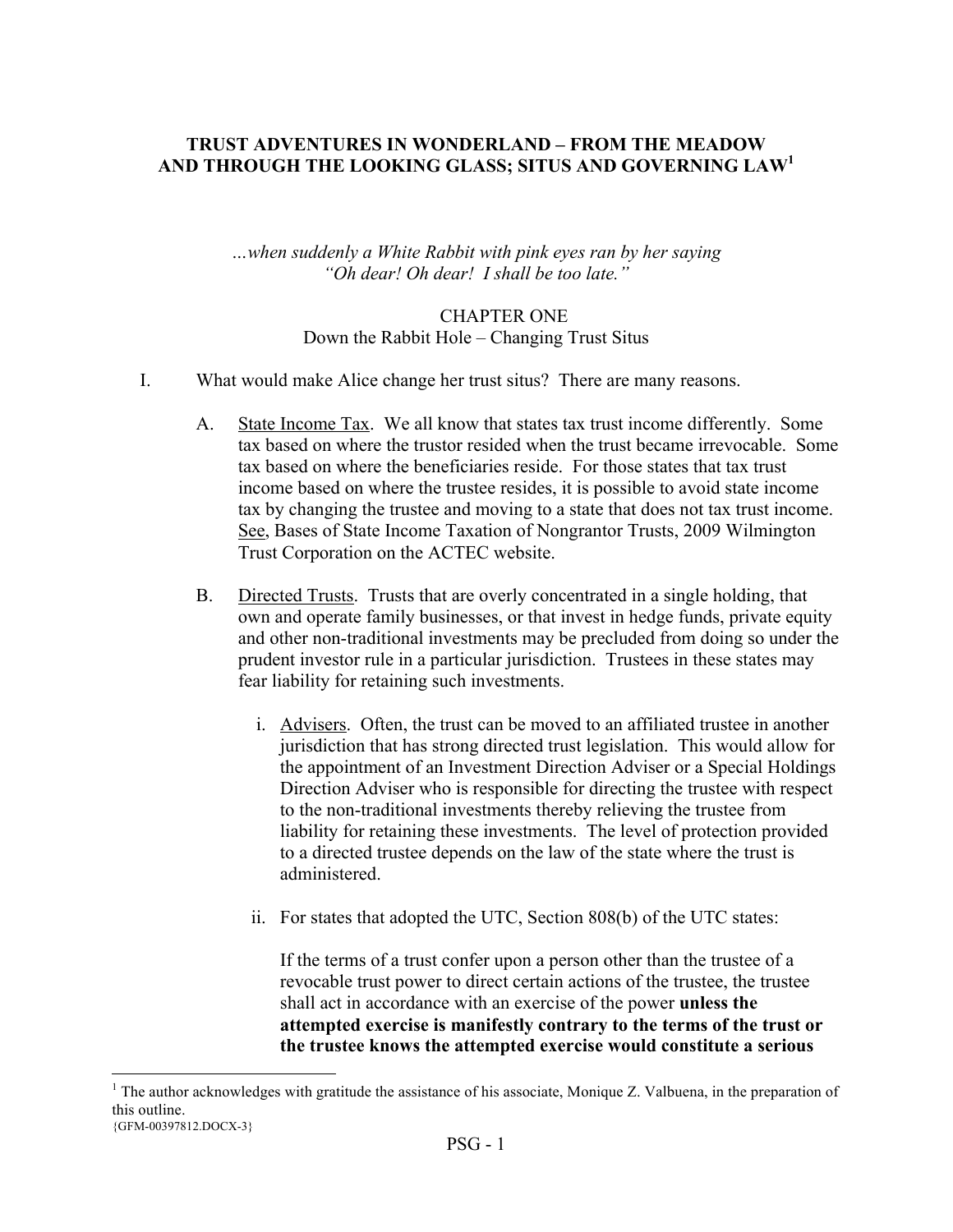**breach of a fiduciary duty** that the person holding the power owes to the beneficiaries of the trust. [emphasis added]

iii. For those states that follow the restatement of trusts, Section 75 of the Third Restatement of Trusts states:

…[I]f the terms of a trust reserve to the settlor or confer upon another a power to direct or otherwise control certain conduct of the trustee, the trustee has a duty to act in accordance with the requirements of the trust provision reserving or conferring the power and to comply with any exercise of that power, **unless the attempted exercise is contrary to the terms of the trust or power or the trustee knows or has reason to believe that the attempted exercise violates a fiduciary duty that the power holder owes to the beneficiaries.** [emphasis added]

iv. Finally, some states have enacted statutes providing greater protection to a directed trustee thereby allowing more diverse non-traditional investments to be held in the trust. For example, Delaware provides:

If a governing instrument provides that a fiduciary is to follow the direction of an adviser, and the fiduciary acts in accordance with such a direction, then **except in cases of willful misconduct on the part of the fiduciary so directed, the fiduciary shall not be liable** for any loss resulting directly or indirectly from any such act. 12 Del. C. § 3313(b). The term willful misconduct means intentional wrongdoing and not mere negligence, gross negligence or recklessness. 12 Del. C. § 3301(g) and 12 Del. C. § 3301(h)(4). [emphasis added]

- C. Trust Remodeling. Virtually all wealthy individuals have established one or more irrevocable trusts. The terms and provisions of the trusts may become stale over time and require modification. The need for liberal standards for the modification of trusts has been recognized by leading trust authority. *Scott and Ascher on Trusts*, section 33.6, "Loosening the Standards for Termination and Modification." States that have abolished the rule against perpetuity now have "dynasty trusts" which can last forever. Changed circumstances, new investment strategies, and other factors require increased flexibility for the modification of the administrative provisions of trusts. Id. See, A Practitioner's Toolkit for Fixing Broken Trusts, ALI-ABA Sophisticated Estate Planning Techniques, September 8-9, 2011, by Michael M. Gordon.
	- i. Common Modifications. Some of the more common modifications of irrevocable trusts include the following:
		- a. Division of a trustee's responsibilities through the appointment of advisers to direct the trustee with respect to particular functions such as investment decisions and distribution decisions.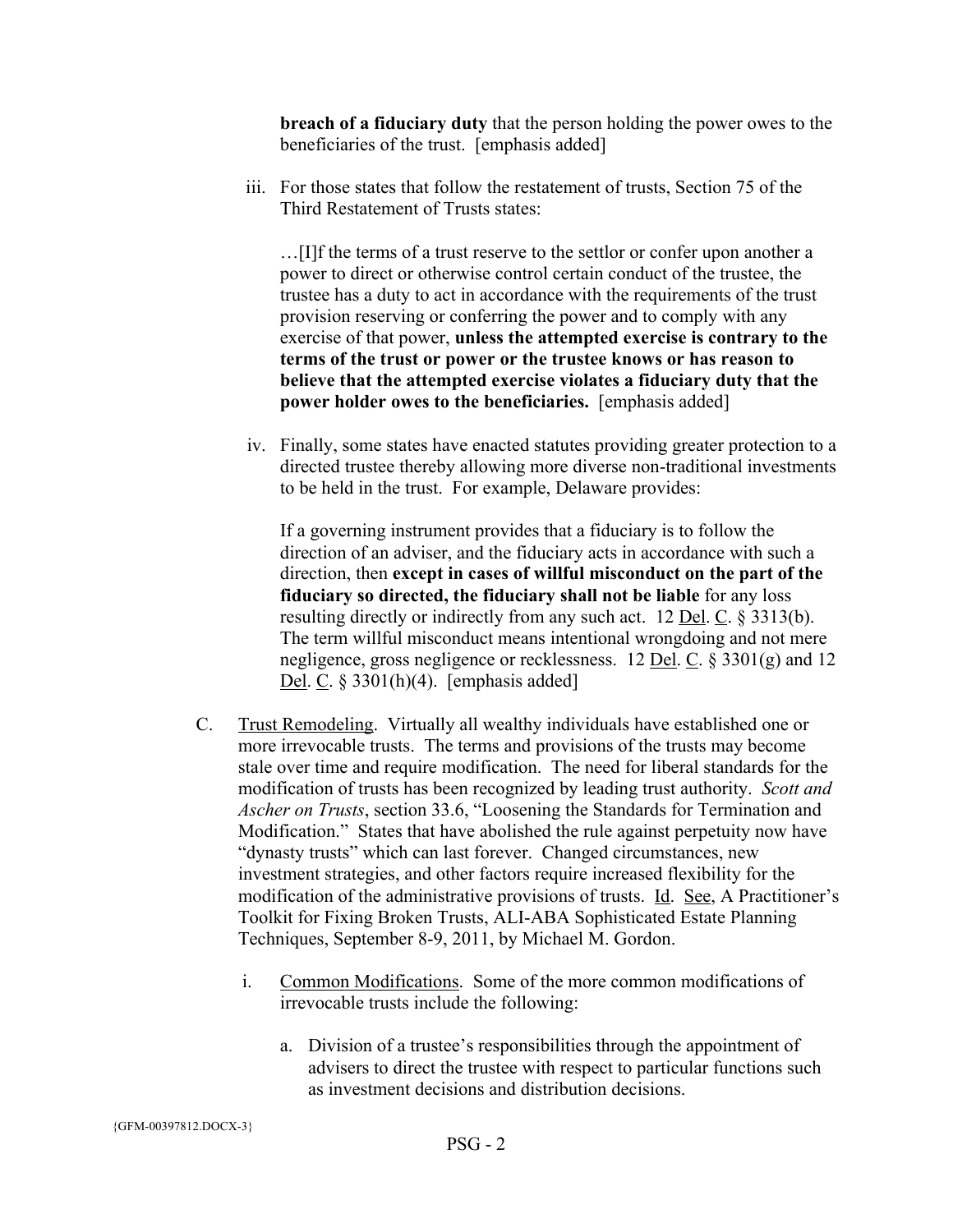- b. Modification of administrative provisions of the trust to allow for the appointment and removal of trustees and advisers and the change of situs and the law governing the administration of the trust from one jurisdiction to the next.
- c. Modification of the beneficial terms of the trust, such as removing a beneficiary's withdrawal right to protect trust assets for the beneficiary during the beneficiary's lifetime.
- d. Conversion of grantor trust to non-grantor trust for income tax purposes.
- e. Division of pot trust into separate share trusts for the benefit of different family lines descending from the grantor of the trust.
- f. The correction of a mistake or ambiguity in the trust instrument.
- g. Ratification of the prior administration of the trust without the need for a judicial accounting.
- h. Changes to the standard of care applicable to the trustee and Investment Direction Adviser where the trust holds non-traditional investments.
- i. Inclusion of indemnification provisions where the trust is moved to avoid state income tax or non-traditional investments are held by the trust.
- j. For a retirement plan trust, the elimination of a beneficiary that is not a "designated beneficiary" or the removal of certain older beneficiaries on or before September 30 of the year following the year of the participant's death to achieve a longer deferral of the payout of the retirement benefits. Treas. Reg.  $\S$ § 1.401(a)(9)-4, A-4(a) and  $1.401(a)(9) - 5$ , A $-7(a)(1)$ .
- ii. Methods for Remodeling a Trust. Different states provide different methods for remodeling the provisions of irrevocable trusts.
	- a. Decanting. Some states allow the trustee to decant the assets of an old irrevocable trust into a new one. Under the common law of certain jurisdictions, a trustee that has the ability to distribute principal from a trust to or for a beneficiary may instead exercise such authority by distributing the assets in further trust for the beneficiary. Phipps v. Palm Beach Trust Company, 142 Fla. 782 (1940); Widenmayer v. Johnson, 254 A.2d 534 (N.J. Super. Ct. App. Div. 1969). In 1992,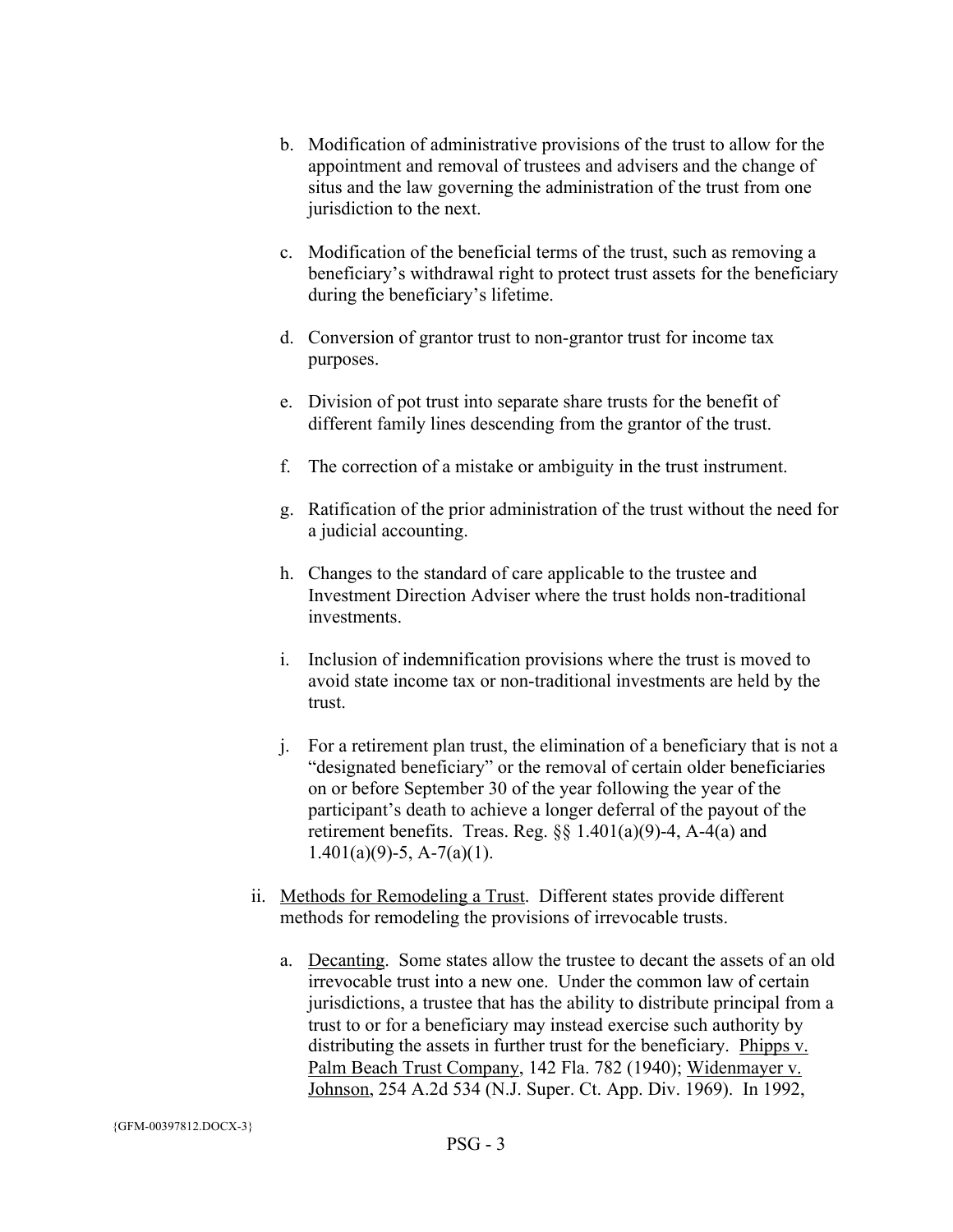New York became the first state to enact a decanting statute. NY Estates, Powers & Trust Law § 10-6.6(b). Other states, such as Delaware, have followed. 12 Del. C. § 3528.

- b. Judicial Intervention. In most states, it is possible to seek a petition for instruction or construction to clarify an ambiguity in the trust instrument or to reform the trust instrument to correct a mistake. The difference between the two is that a modification of the trust is effective prospectively whereas a reformation of a trust corrects a mistake as of the inception of the execution of the trust instrument.
- c. UTC. For states that adopted the UTC, the UTC allows all of the beneficiaries of a trust to consent to the modification of the terms of the trust instrument so long as the modification is not inconsistent with a material purpose of the trust and the modification is one that a court could have implemented. UTC § 411. Section 111 of the UTC also permits interested persons to enter into a binding nonjudicial settlement agreement with respect to any matter involving a trust. These include: the interpretation or construction of the terms of the trust, the approval of a trustee's report or accounting, direction to a trustee to refrain from performing a particular act, the grant to a trustee of any desirable or necessary power, the resignation or appointment of a trustee and determination of the trustee's compensation, and the transfer of a trust's principal place of administration.
- D. Asset Protection. Perhaps Alice is considering marrying the Knave of Hearts (who stole the tarts all on a summer's day). She wants to protect her trust in the event of a divorce. Moving the trust situs to a jurisdiction with strong asset protection trust statutes may help Alice. And, if Alice created the trust herself, she may wish to have her trust situs in one of the jurisdictions that now recognize self-settled asset protection trusts.
	- i. There are currently fourteen states that recognize self-settled asset protection trusts. These include: Alaska, Colorado, Delaware, Hawaii, Missouri, Nevada, New Hampshire, Oklahoma, Rhode Island, South Dakota, Tennessee, Utah, Virginia, and Wyoming.
- E. Total Return/Power to Adjust. Alas, poor Alice receives only the net income of her trust – not enough to feed a dormouse. Perhaps her trust should be moved to a state that allows the trustee to convert an income trust to a unitrust with a payout of between 3% and 5% or allows the trustee the power to adjust as between income and principal to more adequately provide for Alice.
	- i. Section 643(b) of the Internal Revenue Code of 1986, as amended ("Code"), defines the income of a trust by reference to the governing instrument and state law.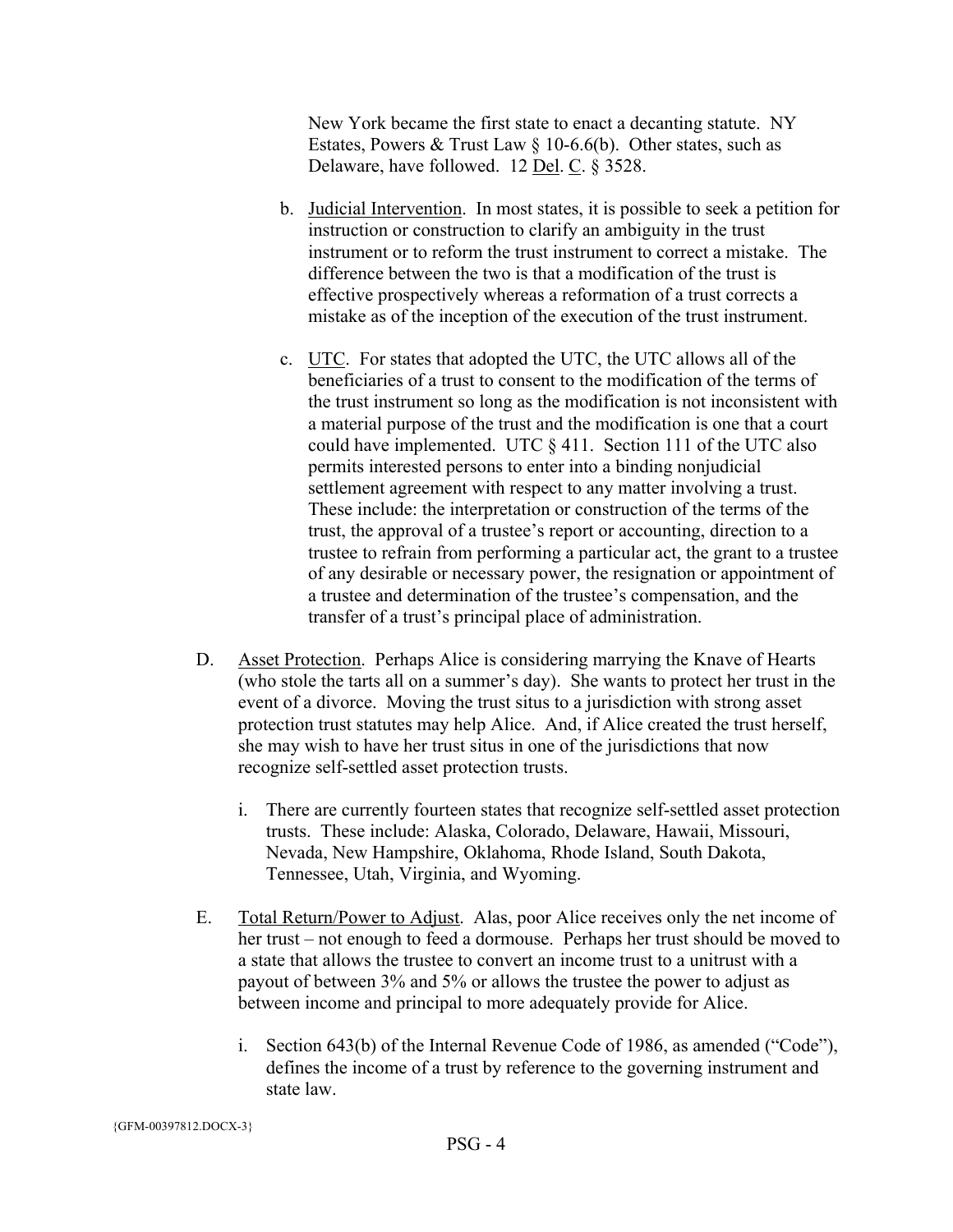- ii. The final regulations under this Code section, Treasury Regulation § 1.643(b)-1, confirm that income for trust purposes may be determined by a state statute that defines income to include a unitrust payment of no less than 3% and no more than 5%. The same regulation recognizes that a state statute may permit the trustee to make adjustments between income and principal to fulfill the trustee's duty of impartiality between the income and remainder beneficiary.
- F. Tax Savings/Disabling Statute. Alice's trust was drafted by the law firm of Hare and Hatter. Mad Hatter was the principal draftsman. The trust has many tax problems and Alice is both a beneficiary and the trustee.
	- i. If Alice possesses a fiduciary or other power over the trust she should not have for tax purposes, moving the trust to a situs with a tax savings/disabling statute may limit that power to one that is permissible and will not produce adverse tax consequences without requiring Alice to resign as trustee.
	- ii. Among the states that have tax disabling statues are Florida, Delaware, New York, and Pennsylvania. Fla. Stat. Ann. § 736.0814; 12 Del. C. § 3314; N.Y. Estates, Powers and Trusts Law § 10-10.1; 20 Pa. C.S.A.  $§ 7501.$
	- iii. For those states that adopted the UTC, UTC  $\S$  814 is a tax savings/disabling statute.
- G. Premortem Validation/In Terrorem Clauses. When Alice awoke from her dream, she found her sister looking through her trust records. The trust had been created by Alice's mother who was concerned that Alice's sister may challenge the trust.
	- i. By moving the trust to a jurisdiction that allows the trust to be produced to Alice's sister with a strict time limit on any challenge the sister may wish to make, Alice and her mother can ensure that the trust will be enforced if it is not challenged while both are alive and able to defend it. See, for example, 12 <u>Del. C</u>. § 3546(a).
	- ii. Similarly, by including an in terrorem clause in a trust and moving the trust to a state that enforces in terrorem clauses, Alice may be able to prevent her sister from challenging the trust. . See, for example, 12 Del. C.  $§$  3329(a).
- H. Silent Trusts. Section 813 of the UTC imposes a duty on the trustee to keep a qualified beneficiary reasonably informed about the trust and its administration. Sections 105(b)(8) and (9) of the UTC permit the trustor of a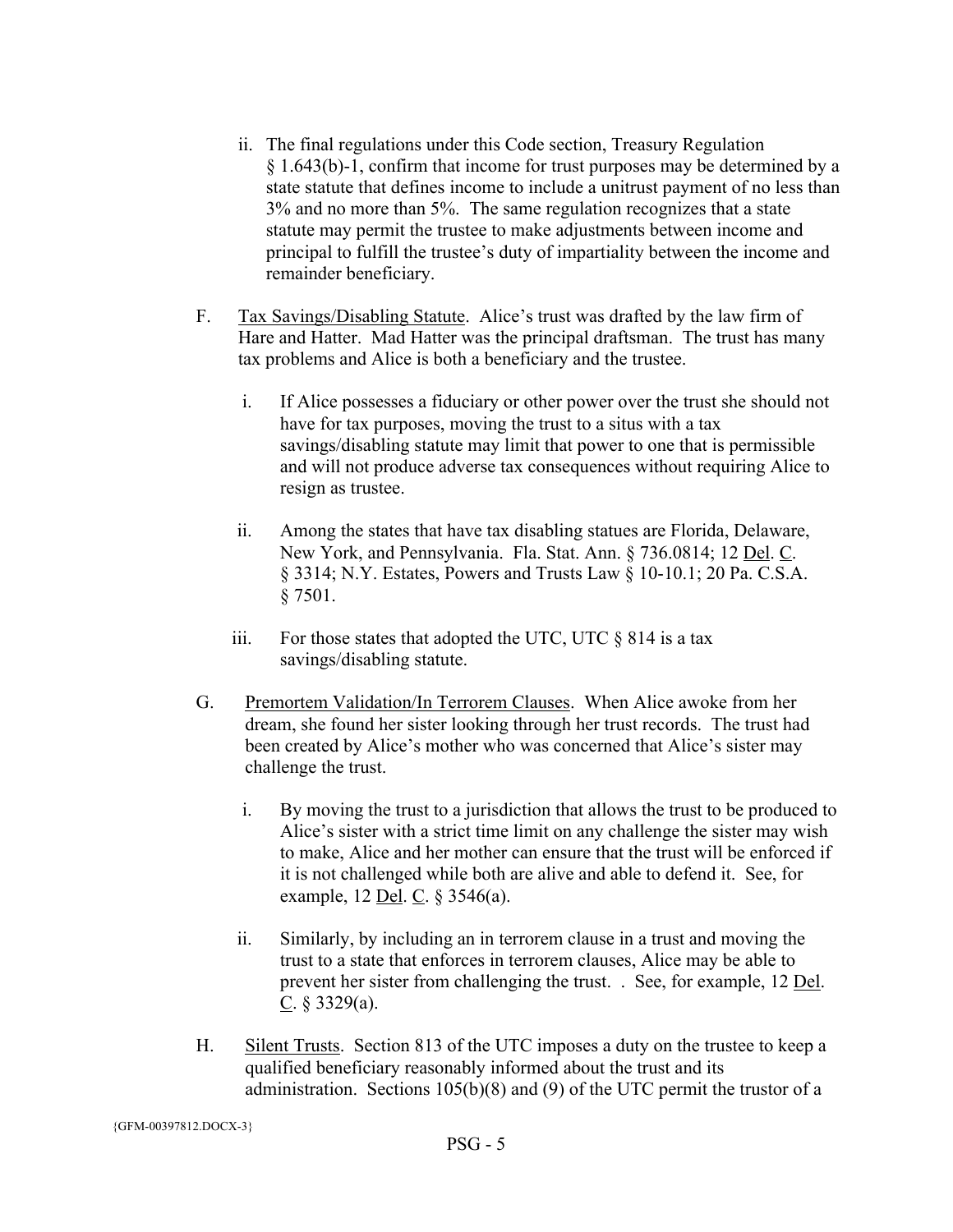trust to modify the duty to inform the beneficiary so the beneficiary is not informed until the beneficiary attains the age of 25.

i. In the case of overly successful GRATs or a trust with unusually successful investments, the trustor may not want the beneficiary of a trust to realize the value of the trust until the beneficiary has attained a higher level of maturity (greater than the age of 25) to avoid discouraging the beneficiary from pursuing educational and career opportunities. In these cases, it is possible to move the trust to a jurisdiction that does not require notification to a beneficiary until a later time, such as the time when the first distribution is made to the beneficiary.

> *"What!" said the Queen. "You administered my trust for ten years in the Forest state and if you had moved it to the Meadow state we would have saved \$750,000 in state income tax?… off with your head!"*

### CHAPTER TWO But, How Do I Get From Here to There?

II. How can Alice move her trust? It depends.

*"However, on the second time round, she came upon a low curtain she had not noticed before, and behind it was a little door about fifteen inches high: she tried the little golden key in the lock, and to her great delight it fitted!"*

- A. The Trust Instrument. Just about all modern trusts now include change of situs provisions. These provisions allow a trust to be freely moved from one jurisdiction to another and allow the law governing the administration of the trust to be changed to the place of trust administration. In these cases, changing trust situs to a jurisdiction that addresses a particular beneficiary need is relatively easy to accomplish. The old trustee typically obtains release from the interested parties and makes the transfer to the new trustee without the need for a judicial accounting or judicial approval. The new trustee often signs a receipt and refunding agreement as part of the transaction.
- B. Court Petition. Where the trust is silent on change of situs or where a testamentary trust is involved, it may be necessary for a proceeding in the transferor state permitting the trust to be transferred to the transferee state and for the laws of the transferee state to thereafter govern the administration of the trust. A similar proceeding may also be required in the transferee state to accept jurisdiction over the trust and modify it to accomplish the objectives giving rise to the transfer of situs.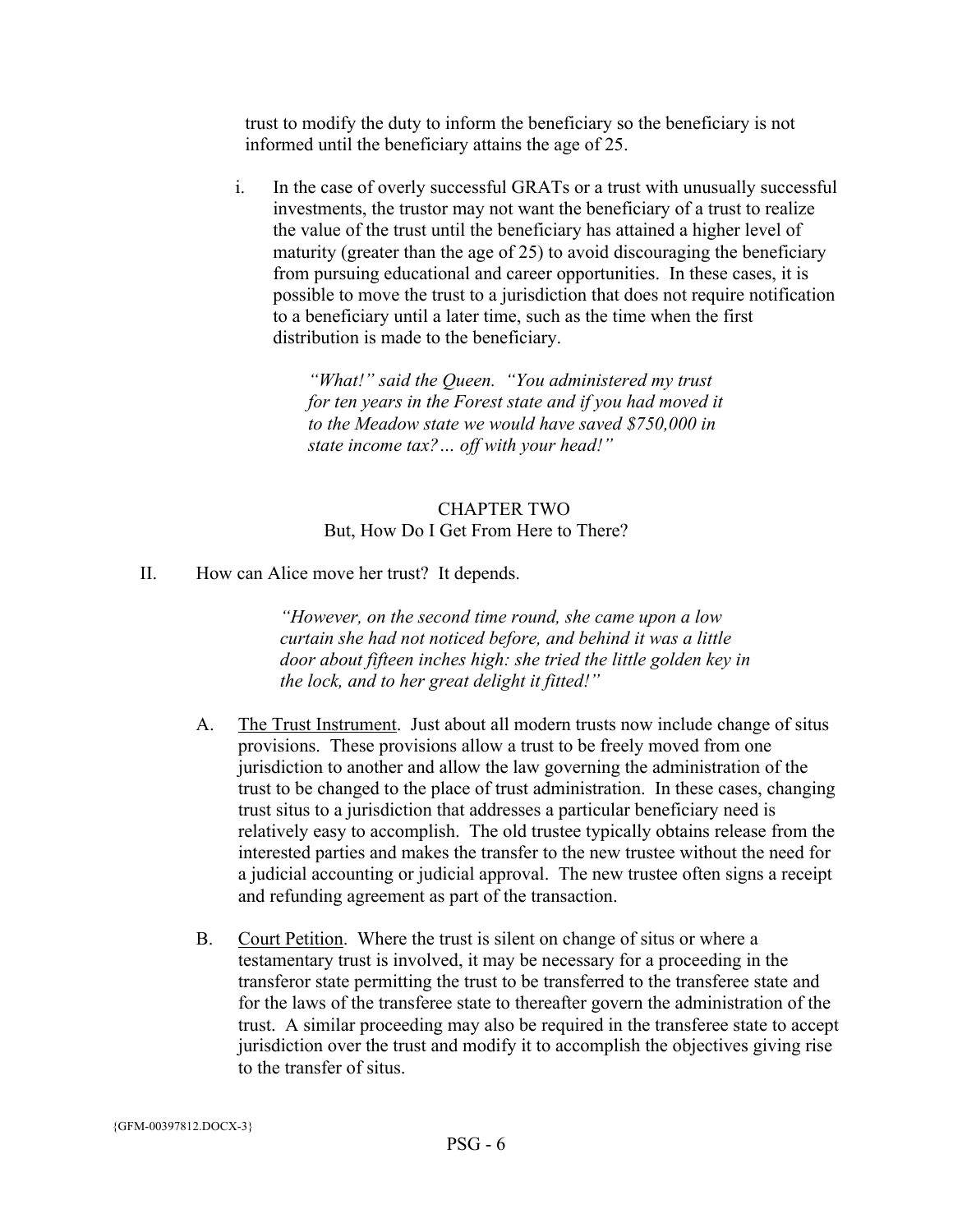C. UTC/State Law Change of Situs. The UTC includes flexible provisions for the transfer of trust situs. If all of the beneficiaries agree, the situs of the trust may be changed and the laws of the new situs may thereafter govern the administration of the trust. In addition, many states that have not adopted the UTC have laws allowing a change of situs. Included in the appendix is a chart of all 50 states with the current status of trust situs change legislation.

### CHAPTER THREE Validity, Construction and Administration

Alice: *"If I had a world of my own, everything would be nonsense. Nothing would be what it is, because everything would be what it isn't. And contrary wise, what is, it wouldn't be. And what it wouldn't be, it would. You see?"*

- III. What effect does a transfer of situs have on the law governing the validity, construction and administration of Alice's trust?
	- A. Overview. The Restatement (Second) of Conflict of Laws (the "Restatement") addresses governing law in terms of a trust's validity, construction and administration, whether the trust is testamentary or inter vivos, and whether the trust is of interests in movables or in land. See, Restatement §§ 268-272, 277- 279. If a trust's governing instrument is silent with respect to the law that will apply upon a change of situs, the Restatement provides a framework for a conflict-of-laws analysis, i.e., whether the question at issue involves trust validity, construction, or administration, whether the trust is an inter vivos trust or a testamentary trust, and whether the issue involves personal property or real property. Id. The UTC takes a different approach, addressing governing law in terms of the validity of a trust and the meaning and effect of particular trust terms. UTC §§ 403 (validity) and 107 (meaning and effect). The UTC does not provide separate rules for testamentary and inter vivos trusts or for real and personal property held in trust. Id. In general, under both the Restatement and the UTC, the law designated in a trust instrument, if any, will govern.

#### B. Definitions.

i. Validity. Validity of a trust refers to the existence and enforceability of the trust. Questions relating to the validity of a trust are often classified in terms of the following: formal validity, such as whether the trustor has complied with the formalities necessary for the creation of the trust; substantial validity, such as whether the trust violates the rule against perpetuities or a rule against accumulations; and intrinsic validity, such as questions relating to the competency or capacity of the person creating the trust instrument. See, e.g., Restatement §§ 269, 270 and 278.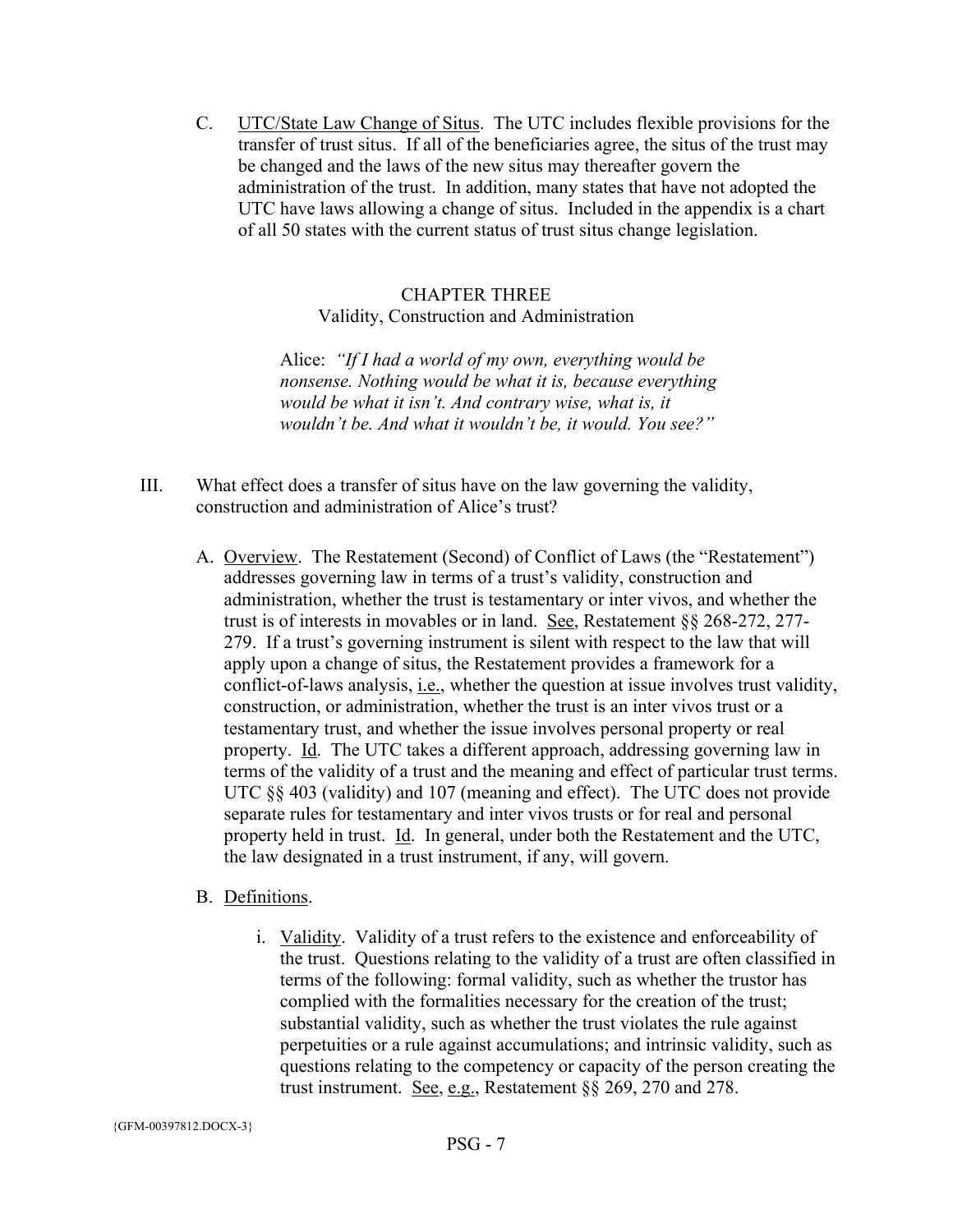- ii. Construction. Construction is the application of rules that determine a trustor's presumed intent when the settlor's actual intent cannot be ascertained, such as with respect to the identity of beneficiaries, beneficiaries' respective interests, and, in most cases, allocations between principal and income. See, e.g., Restatement §§ 268 comment e, and 277 comment c. Specific matters of construction include:
	- With respect to a testamentary trust, whether heirs and next of kin are to be determined at the time of death of the testator or as of the time when their interest vests in possession;
	- The effect of a gift over to the heirs or next of kin of a beneficiary;
	- Whether the spouse of a beneficiary is to be included among the beneficiary's heirs or next of kin;
	- The effect of gifts to classes;
	- The circumstances under which the issue of a testator or of a beneficiary take per capita or per stirpes;
	- Whether a disposition is vested or contingent;
	- The effect of a gift over if a beneficiary should die without issue; and
	- With respect to powers of appointment.

See, Restatement § 268 comment e (internal citations omitted). Also, construction and meaning and effect will likely include more modern issues such as:

- Adult adoption, including strategic adult adoptions done solely for inheritance purposes; and
- Whether a partner in a civil union or same sex marriage could take either directly or through the exercise of a power of appointment as a spouse of a trust beneficiary.
- iii. Administration. Administration, as used in the Restatement, includes: matters that relate to the management of the trust; the duties owed by the trustee to the beneficiaries, including powers of a trustee, such as the power to lease, to sell and to pledge, the exercise of discretionary powers, the requirement of unanimity of the trustees in the exercise of powers, and the survival of powers; liability of the trustee for breach of trust and the trustee's right to indemnity for expenses incurred in the administration of the trust; propriety of trust investments; removal of trustees and appointment of successor trustees; trustee compensation; and termination or modification of trusts. See, e.g., Restatement §§ 268 comment d, and 271 comment a.

Comment a to Section 271 of the Restatement provides that matters of administration include duties owed by the trustee to the beneficiaries,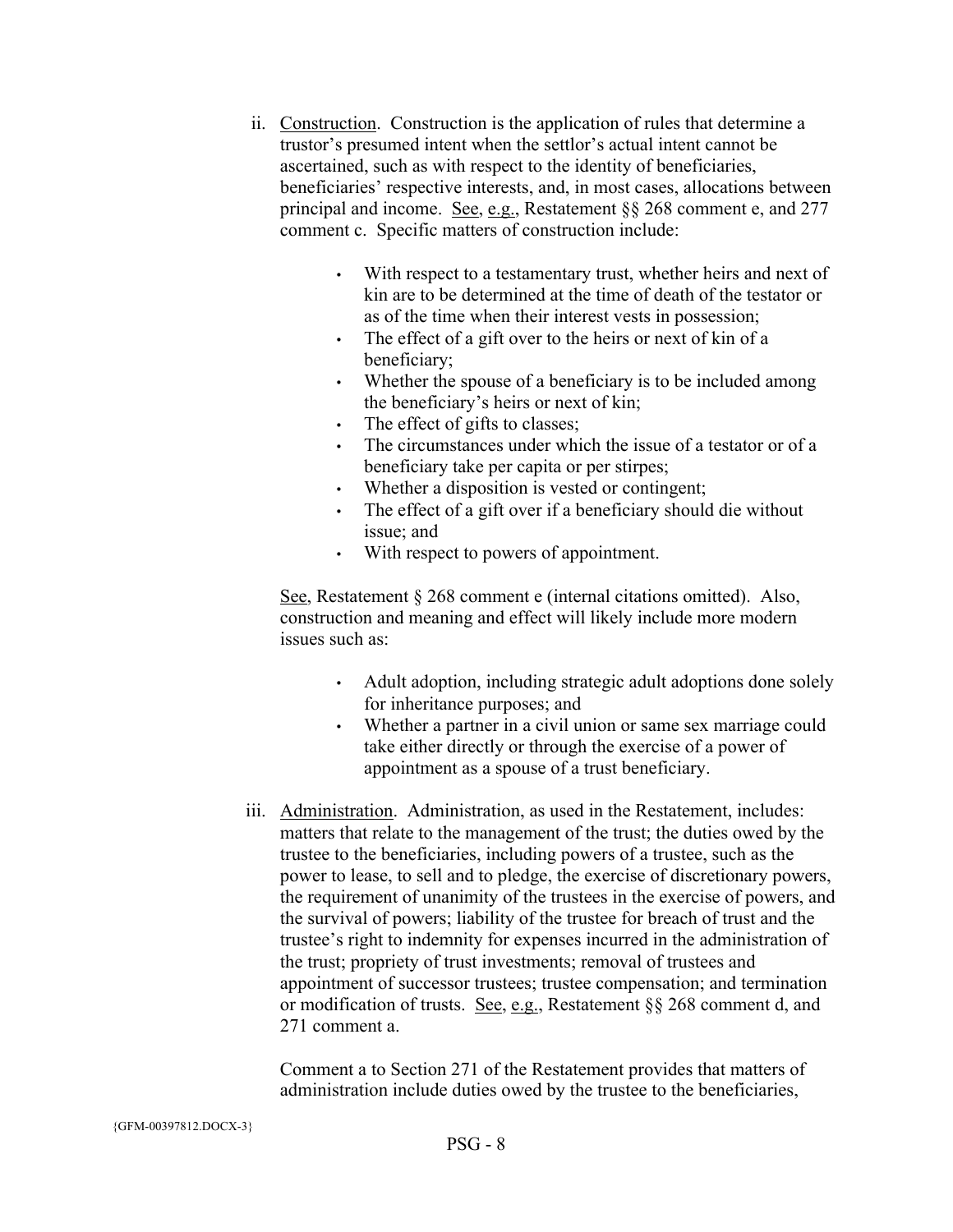citing to the Restatement of Trusts (Second) §§ 169-185. Such duties include:

- Duty to Administer the Trust;
- Duty of Loyalty;
- Duty not to Delegate;
- Duty to Keep and Render Accounts;
- Duty to Furnish Information;
- Duty to Exercise Reasonable Care and Skill;
- Duty to Take and Keep Control;
- Duty to Preserve the Trust Property;
- Duty to Enforce Claims;
- Duty to Defend Actions;
- Duty to Keep Trust Property Separate;
- Duty with Respect to Bank Deposits;
- Duty to Make the Trust Property Productive;
- Duty to Pay Income to Beneficiary;
- Duty to Deal Impartially with Beneficiaries;
- Duty with Respect to Co-Trustee; and
- Duty with Respect to Holding Power of Control.

See, Restatement of Trusts (Second) §§ 169-185.

- iv. Meaning and Effect. The Prefatory Note to the UTC states that the UTC was drafted in close coordination with the writing of the Restatement (Third) of Trusts. The introductory note to Volume 1 of the Restatement (Third) of Trusts states that general rules of interpretation and construction are dealt with in the Restatement (Third) of Property (Wills and Other Donative Transfers). Comment b to Section 10.1 of the Restatement (Third) of Property states, "The controlling consideration in determining the meaning of a donative document is the donor's intention. The controlling consideration in determining whether the donor's intention is given effect is whether the donor's intention is allowed by law." The law governing "meaning and effect" does not include the law governing the validity of the trust, which is covered in UTC §§ 402 and 403, but does include the law governing construction and administration.
- v. Strong Public Policy. The Restatement provides that strong public policy considerations could invalidate choice of law provisions, such as where the trustor creates a revocable trust in a certain state in order to avoid the application of local law giving his surviving spouse a forced share of his estate. See, Restatement §§ 269 comment I, 270 comment b. The UTC references "strong public policy" considerations that could invalidate a trustor's choice of law but does not specify such public policies, instead stating that they will vary depending on the locale and may change over time. See, Comment to UTC § 107.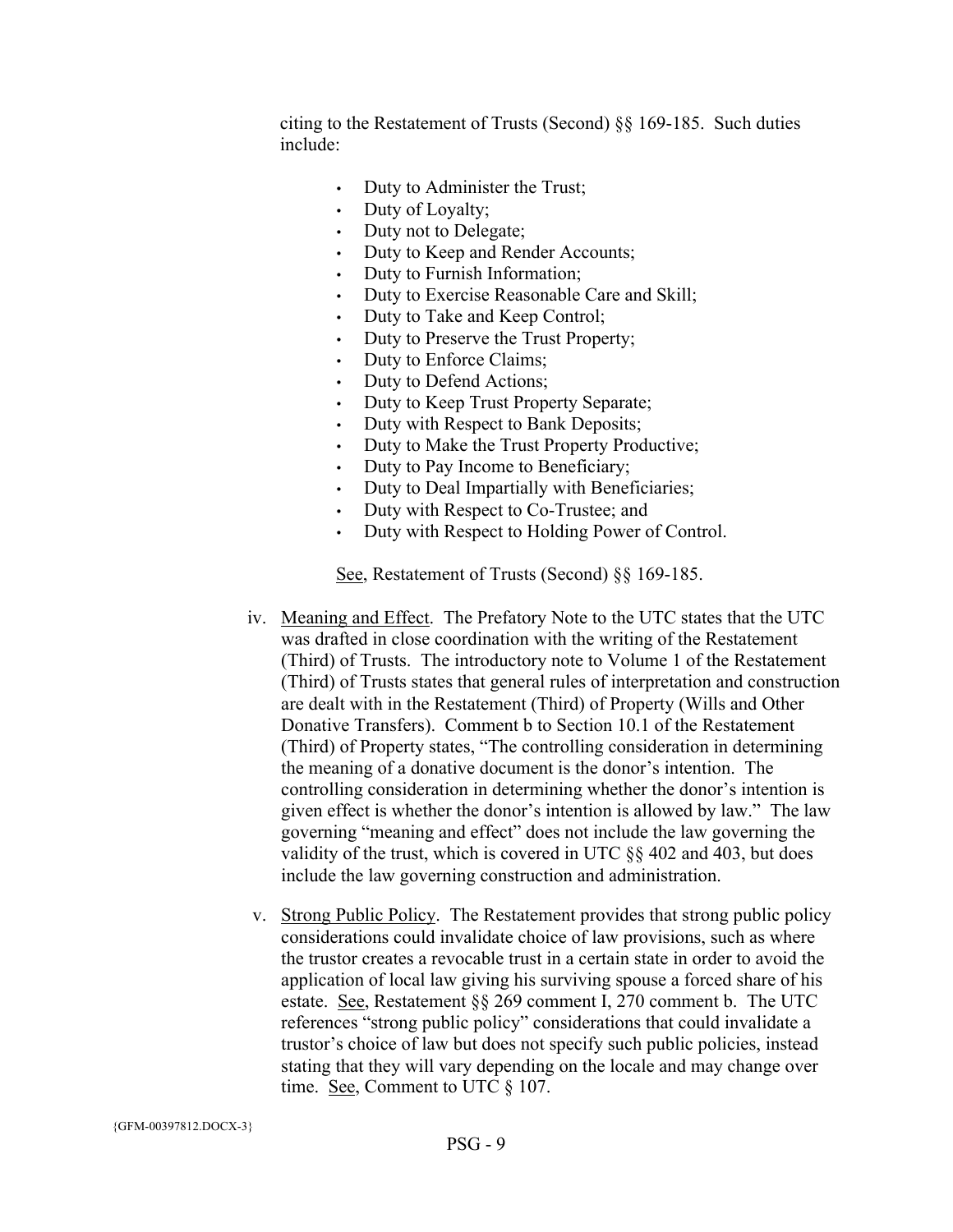- vi. Most Significant Relationship. In the absence of a designation of the law governing validity of an inter vivos trust, the Restatement states that the governing law will be that of the state to which the trust has its most significant relationship. Restatement § 270(b). Similarly, the UTC looks to the law of the jurisdiction having the most significant relationship to the matter at issue to determine the meaning and effect of trust provisions. UTC  $\S$  107. Factors to be considered when determining the jurisdiction having the most significant relationship include: the place of the trust's creation; the location of the trust property; and the domiciles of the settlor, the trustee and the beneficiaries. Comment to UTC § 107 (citing Restatement (Second) of Conflict of Laws §§ 270 comment c and 272 comment d (1971)). With respect to the UTC analysis, the above factors are supplemented by the common law of trusts and principles of equity, so it is important to look to court decisions for the relevance of the factors. UTC § 106.
- C. Governing Law in General.
	- i. Validity.
		- 1. Restatement. Under the Restatement, the law governing the validity of a trust for personal property will depend on the trustor's intent and domicile and whether the trust is testamentary or inter vivos. Restatement §§ 269, 270.
			- a. The validity of a will as a testamentary disposition is determined by the law that would be applied to testamentary dispositions by the testator's domicile at the time of death. Restatement § 269(a).
			- b. Matters that affect only the validity of trust provisions are governed by the law of the state designated in the trust instrument, provided that the state has a substantial relation to the trust, unless:
				- i. for trusts created under wills, the trust provision involved is invalid by reason of a strong public policy of the decedent's domicile. Restatement §  $269(b)(i)$ .
				- ii. for inter vivos trusts, the designated law does not violate a strong public policy of the state with which, as to the matter at issue, the trust has its most significant relationship. Restatement § 270(a).
			- c. If there is no effective governing law designation: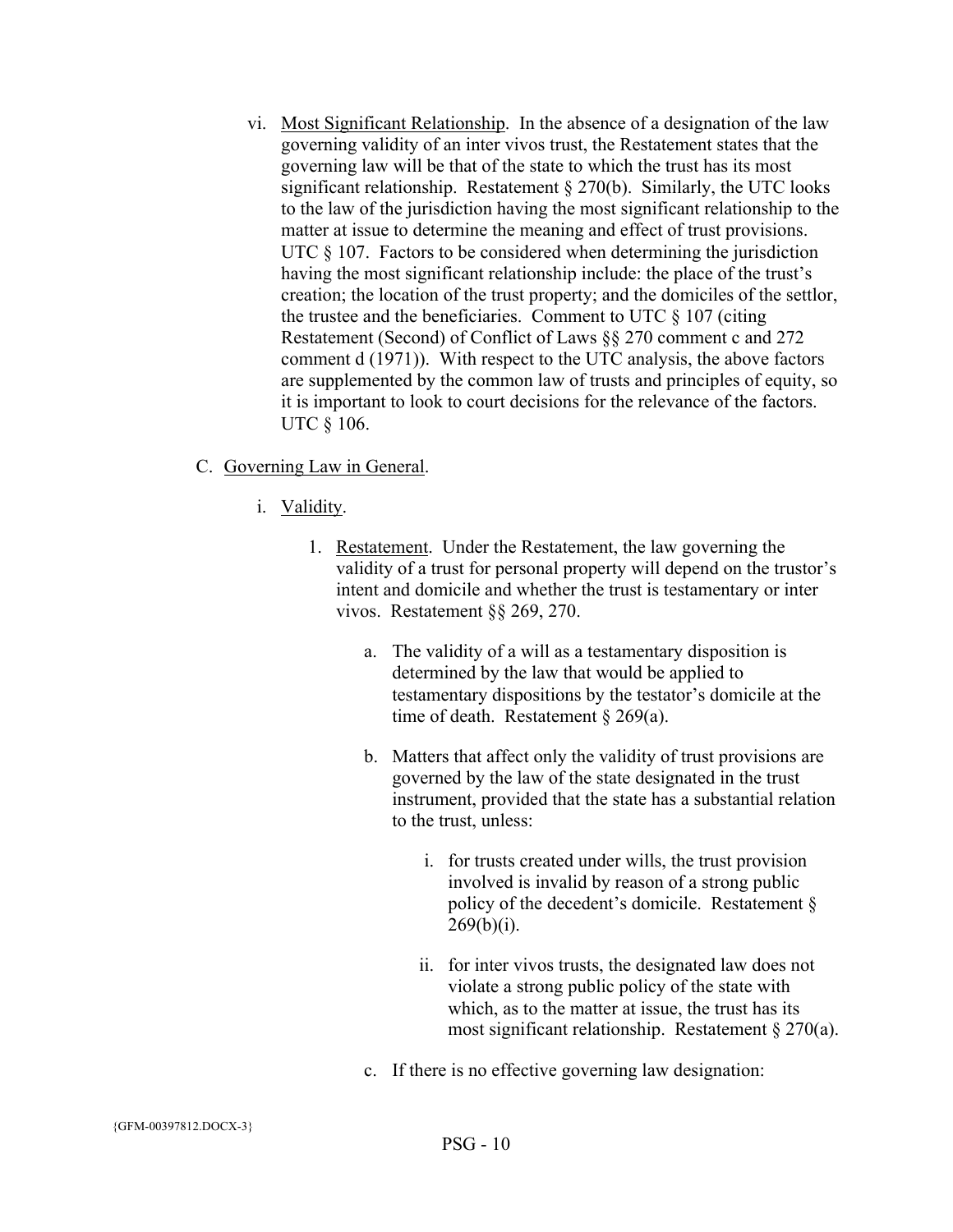- i. the validity of a testamentary trust provision is governed by the law of the state of the testator's domicile at death, except that the law of the state where the trust is to be administered will apply if necessary to sustain the validity of the trust, unless the trust provision involved is invalid by reason of a strong public policy of the decedent's domicile. Restatement § 269(b)(ii).
- ii. the validity of a trust provision of an inter vivos trust is determined by the law of the state to which the trust has its most significant relationship. Restatement § 270(b).
- d. The validity of a trust for real property is generally determined by the law where the real property is located. See Restatement § 278.
- 2. UTC. The UTC provides that a trust not created by will is validly created if its creation complied with the law of the jurisdiction in which it was executed or the law of a jurisdiction in which: (1) the settlor was domiciled, had a place of abode, or was a national; (2) the trustee was domiciled or had a place of business; or (3) any trust property was located. UTC § 403.
	- a. Presumably, a trustor in a UTC state would be able to designate the law of any state meeting one of the above criteria as the law governing the trust's validity.
	- b. The comment to Section 403 of the UTC states that the validity of a testamentary trust is ordinarily determined by the law of the decedent's domicile.
	- c. Under common law, if there is no designated governing law, validity is determined by the law of the state to which the trust has its most significant contacts. Contacts for making this determination include the domicile of the trustee, the domicile of the settlor at the time of trust creation, the location of the trust property, the place where the trust instrument was executed, and the domicile of the beneficiary. See, Comment to UTC § 403 (citing 5A Austin Wakeman Scott & William Franklin Fratcher, The Law of Trusts §§ 597, 599 ( $4^{\text{th}}$  ed. 1987)).
	- d. Under the UTC, the validity ("meaning and effect") of specific trust provisions would be determined by the law of the jurisdiction designated by the trustor, unless that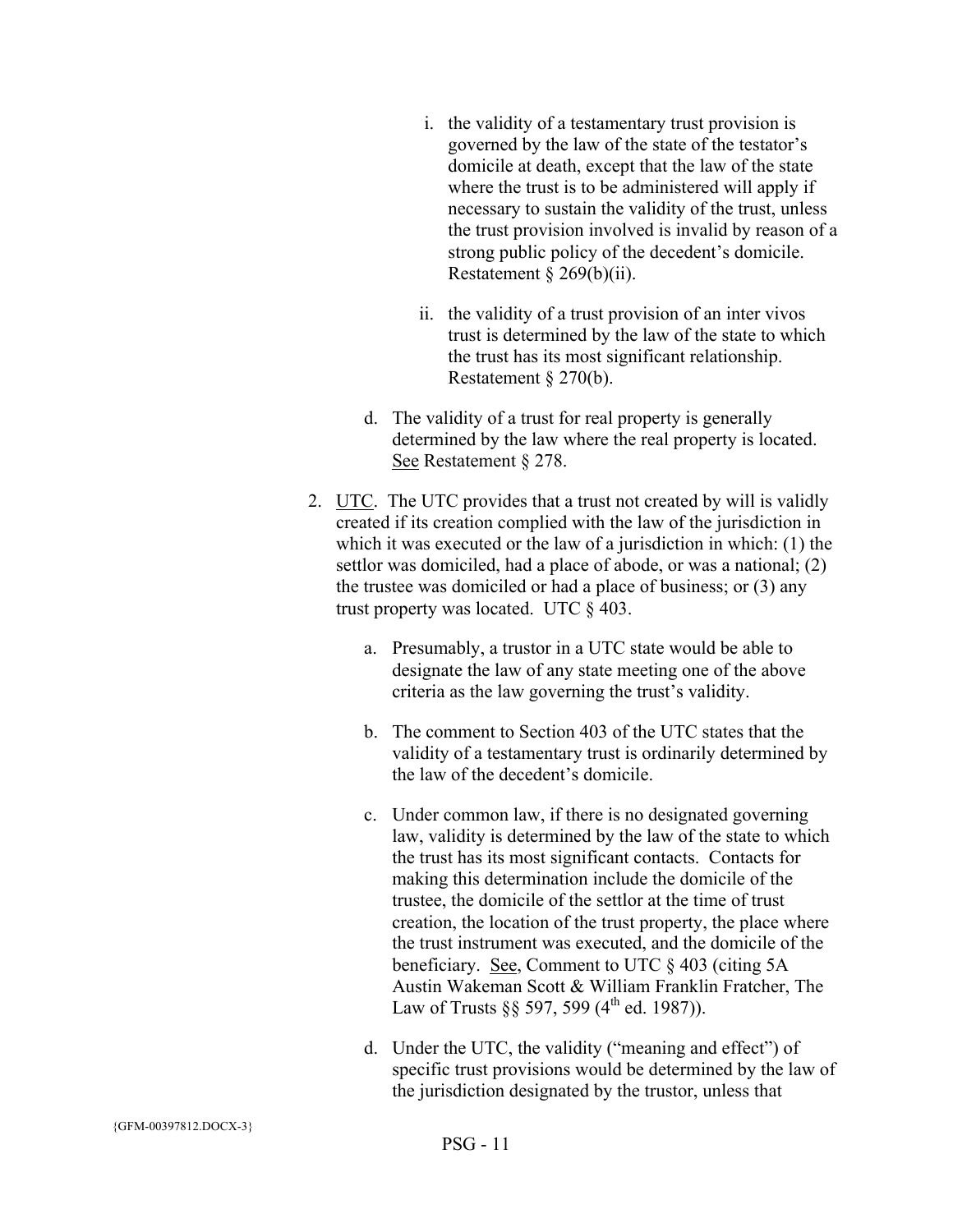jurisdiction's law was contrary to a strong public policy of the jurisdiction having the most significant relationship to the matter at issue, or, in the absence of a specific designation, by the law of the jurisdiction having the most significant relationship to the matter at issue. UTC  $\S$  107. The comment to Section 107 states that the jurisdiction selected to govern the meaning and effect of the terms of the trust need not have any other connection to the trust.

#### ii. Construction.

- 1. Restatement. In general, the trustor's intent will govern questions of construction of a trust, regardless of whether the trust is testamentary or inter vivos, and of whether the trust is of an interest in movables or in land.
	- a. The law of the state designated in the trust instrument, if any, will govern the construction of the trust. Restatement §§ 268(1), 277(1). It is not necessary for the designated law to have any other connection with the trust. Restatement §§ 268 comment b, 277 comment b.
	- b. In the absence of a governing law designation:
		- i. a trust of interests in movables will be construed in accordance with the rules of construction of the state that the trustor likely would have desired to apply. Restatement § 268(2)(b).
		- ii. a trust of an interest in land will be construed in accordance with the rules of construction that would be applied by the courts of the situs of the land. Restatement § 277(2).
- 2. UTC. Section 107 of the UTC addresses governing law in terms of the "meaning and effect" of a trust.
	- a. Governing law will be that designated in the trust, unless the designation of law is contrary to a strong public policy of the jurisdiction having the most significant relationship to the matter at issue. UTC  $\S 107(1)$ . The comment to Section 107 states that the jurisdiction selected to govern the meaning and effect of the terms of the trust need not have any other connection to the trust.
	- b. In absence of a controlling designation, the meaning and effect of trust terms are determined by the law of the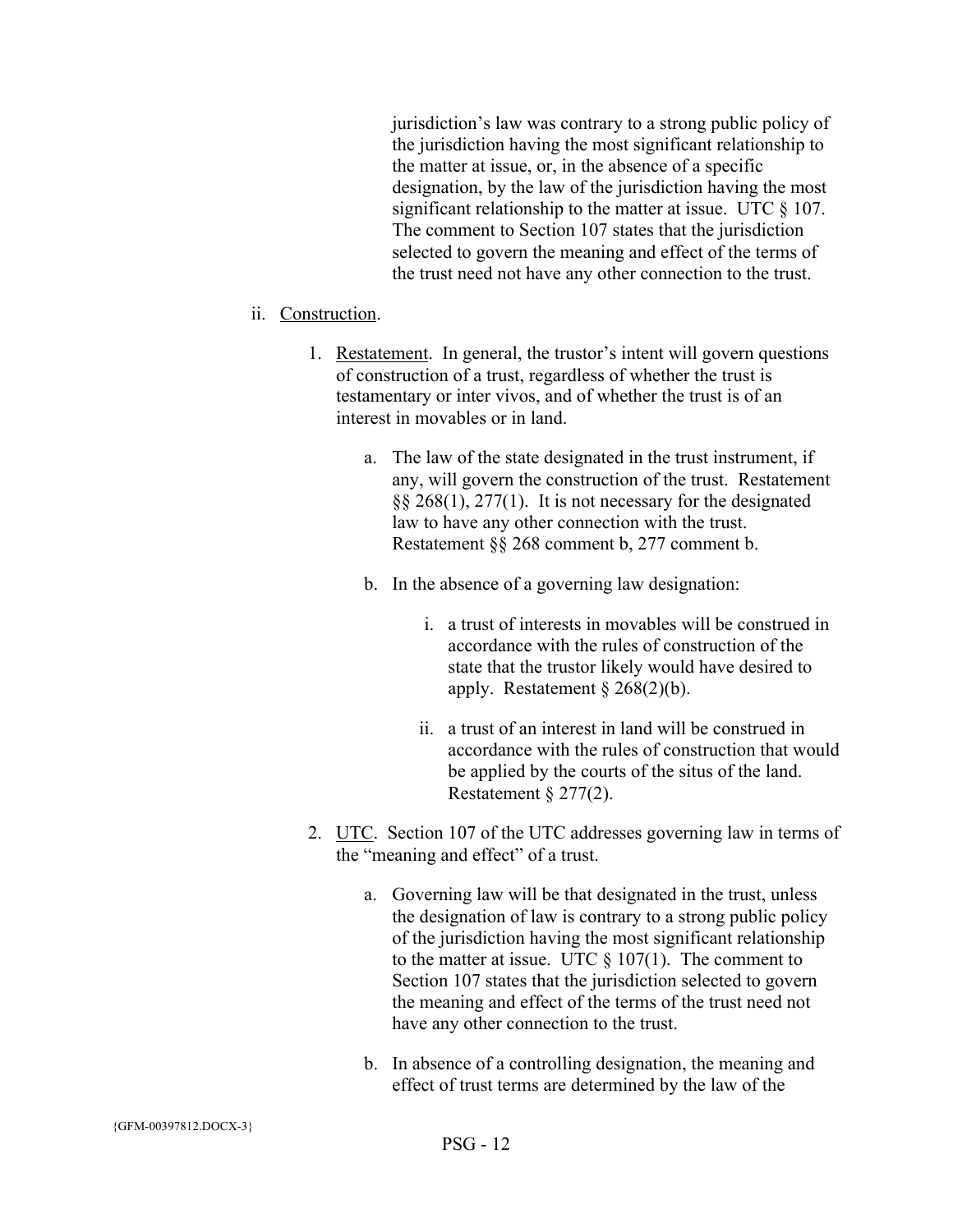jurisdiction having the most significant relationship to the matter at issue. UTC § 107(2).

- iii. Administration.
	- 1. Restatement.
		- a. In general, administration of a trust of interests in movables is governed by the law of the state designated in the trust instrument. See, Restatement §§ 271(a), 272(a).
			- i. On public policy grounds, certain matters of administration cannot be controlled by the trust terms, such as an attempt to grant a testamentary trustee exoneration from liability for failure to exercise prudence or for acts of self-dealing, or a power to fix the value of trust assets for all purposes. See, Restatement §§ 271 comment h, 272 comment f.
			- ii. With respect to matters that are subject to a trustor's control, the state whose law is designated to govern administration does not need to have any other relation to the trust. See, Restatement §§ 271 comment a, 272 comment c.
		- b. With respect to a trust of interests in movables, if no governing law is designated, administration will be governed as follows :
			- i. for testamentary trusts, by the law of the testator's domicile at death unless the trust is to be administered in another state, in which case that other state's law governs administrative matters. Restatement § 271(b).
			- ii. for inter vivos trusts, by the local law of the state to which administration is most substantially related, often the law of the settlor's domicile or the local law of another state in which the trust is to be administered. Restatement § 272(b).
		- c. Administration of a trust of an interest in land is determined by the law that would be applied by the courts of the situs of the land. Restatement § 279.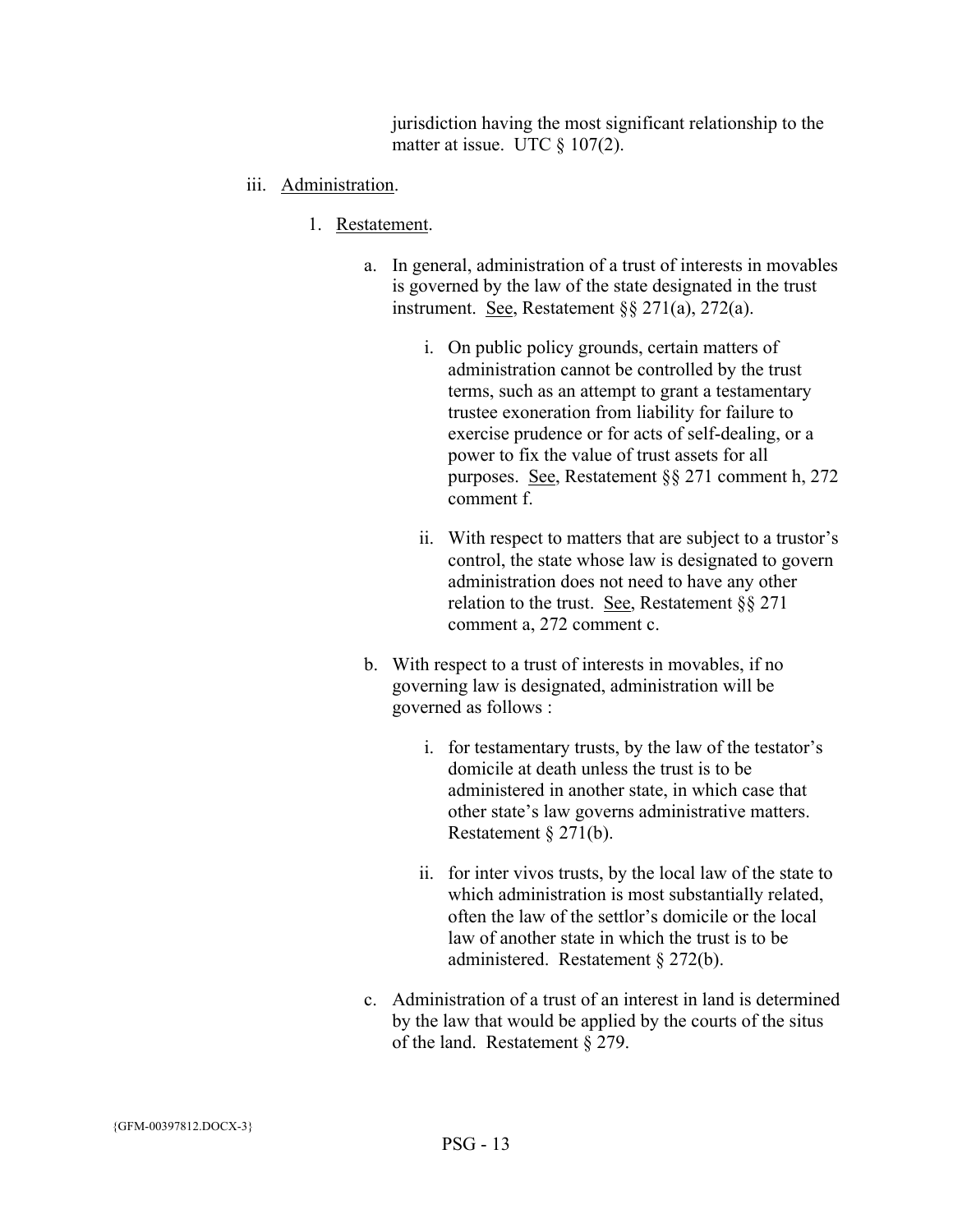- 2. UTC.
	- a. As stated above, Section 107 of the UTC addresses governing law in terms of the "meaning and effect" of a trust.
		- i. Governing law will be that designated in the trust for administration, unless the designation of law is contrary to a strong public policy of the jurisdiction having the most significant relationship to the matter at issue. UTC  $\S 107(1)$ . The comment to Section 107 states that the jurisdiction selected to govern the meaning and effect of the terms of the trust need not have any other connection to the trust.
		- ii. The comment to Section 107 provides for designation of a "principal place of administration" of the trust and states, "[u]sually, the law of the trust's principal place of administration will govern administrative matters …
		- iii. In the absence of a controlling governing law designation, the meaning and effect of trust terms are determined by the law of the jurisdiction having the most significant relationship to the matter at issue. UTC § 107(2).

#### D. Governing Law After a Transfer of Situs of a Trust.

- i. Validity and Construction. Based on the above principles, the law governing the validity and construction of a trust and of trust terms should not change as a result of a change in the situs of the trust.
- ii. Administration.
	- 1. Restatement.
		- a. Testamentary Trusts. Upon changing the place of administration of a testamentary trust, the trust will be governed by the local law of the new jurisdiction if this is in accordance with the intention of the testator, express or implied.
			- i. The trust may implicitly authorize a change in the law governing administration when the trust instrument "contains a power to appoint a new trustee and the new trustee appointed is domiciled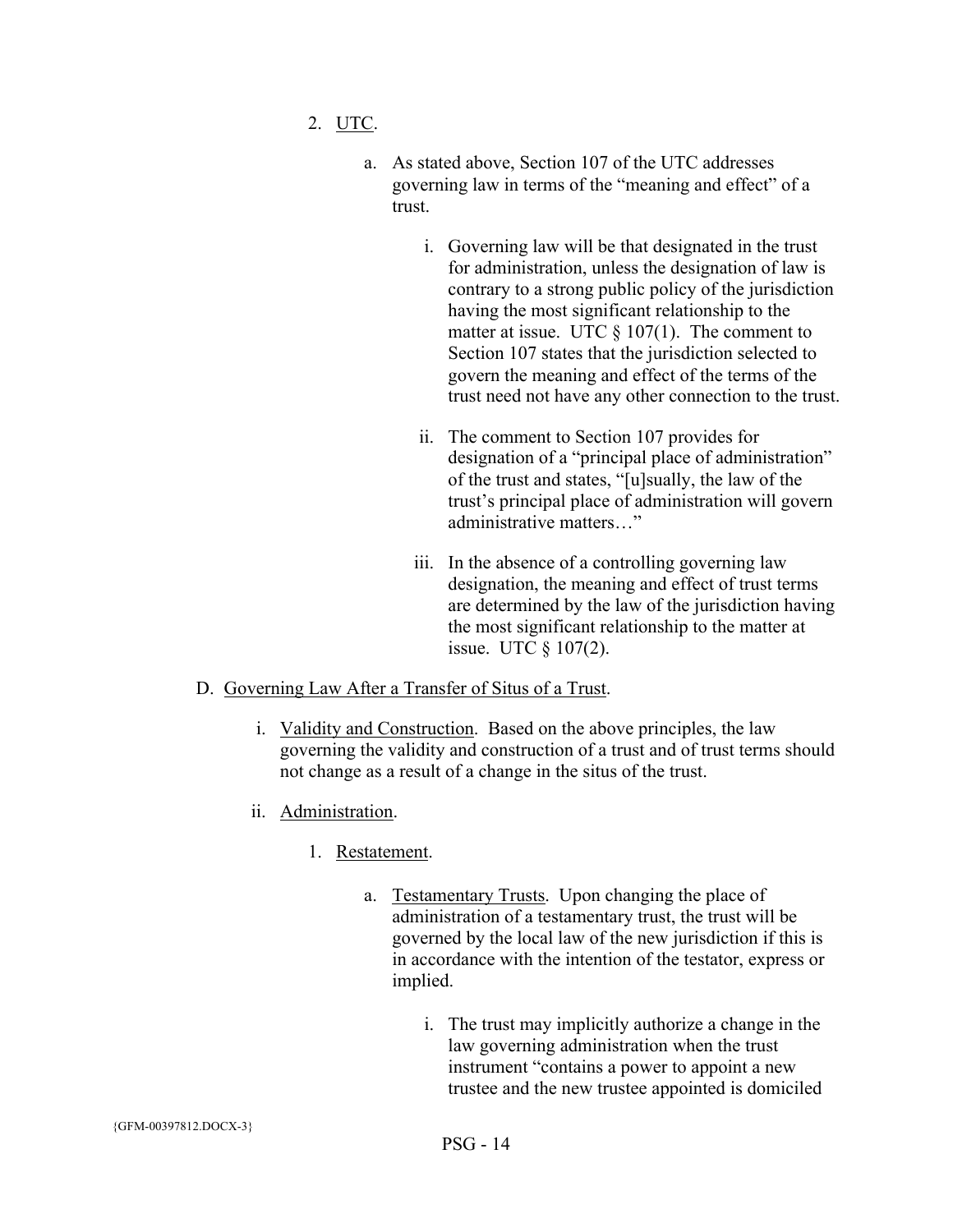or does business in another state." Restatement § 271 comment g.

- ii. If the testator expressly or impliedly provides in the will that the administration of the trust should be governed by the local law of the state of his domicile at death, even though the place of administration should subsequently be changed, the law governing administration will not change absent a court order or change to the trust instrument. Restatement § 271 comment g.
- b. Inter Vivos Trusts. When an inter vivos trust is not subject to the control of a particular court, a change in the place of the trust's administration will change the law governing the administration of the trust, provided that such change is authorized by the terms of the trust, either express or implied.
	- i. The trust may contain an express authorization that administration will be governed by the law of the state of the trustee's principal place of business or that the trustee may change the situs of the trust and thereafter the law of the new state shall govern administration.
	- ii. The trust may implicitly authorize a change in law governing administration "when the trust instrument contains a power to appoint a new trustee in another state, or simply a power to appoint a new trustee if this is construed to include the power to appoint a trustee in another state." Restatement § 272 comment e.
	- iii. The power to appoint a successor trustee may be construed to include a power to appoint a trust company or individual in another state, in which case the law governing administration of the trust thereafter is the local law of the other state and not the local law of the state of original jurisdiction. Restatement § 272 comment e.
	- iv. If terms of a trust show the trustor's intention that the trust is always to be administered under the local law of the original state, the mere fact that the trustee acquires a domicile in another state or that a successor trustee is appointed who is domiciled in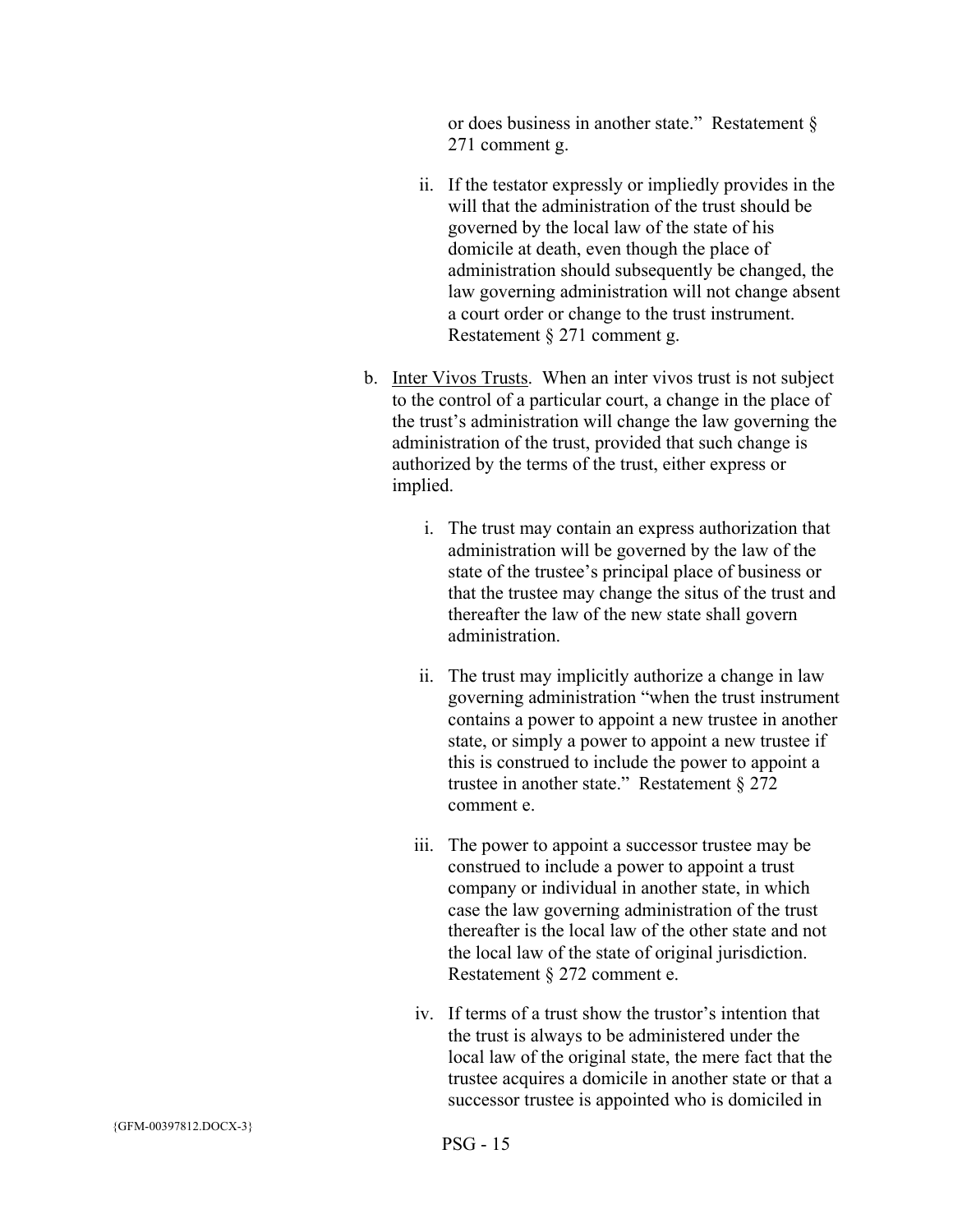another state does not result in a change of the law applicable to administration. Restatement § 272 comment e.

## 2. UTC.

- a. Generally, a change in the place of the trust's administration will change the law governing the administration of the trust. The comment to Section 107 states that usually the law of the trust's principal place of administration will govern administrative matters.
- b. In addition to the governing law rules of Section 107, under the UTC, "interested persons" may enter into a binding nonjudicial settlement agreement with respect to transfer of a trust's principal place of administration. UTC § 111.
- c. A trustee, in furtherance of its duty to administer a trust at a place appropriate to its purposes, its administration and the interests of the beneficiaries, may transfer a trust's principal place of administration to another State or to a jurisdiction outside of the United States upon notice to the "qualified beneficiaries" not less than 60 days before initiating the transfer. UTC § 108.
- IV. What is the Trust's Principal Place of Administration?

*"When I use a word," Humpty Dumpty said in rather a scornful tone, "it means just what I choose it to mean -- neither more nor less." "The question is," said Alice, "whether you can make words mean so many different things." "The question is," said Humpty Dumpty, "which is to be master - - that's all."*

- A. The UTC. The UTC does not define "principal place of administration"; however, the comment to Section 108 states that a "trust's principal place of administration ordinarily will be the place where the trustee is located."
- B. The Restatement. The Restatement does not rely on the concept of a trust's principal place of administration. The Restatement (Third) of Trusts provides that a trustee has a duty to administer a trust at a location that is "reasonably suitable" to the purpose of the trust, its sound and efficient administration, and the interests of its beneficiaries. Restatement (Third) of Trusts§ 76 comment b(2) (2007).
	- i. Section 76 of the Restatement (Third) of Trusts provides that in administering the trust, the trustee's responsibilities include: (i) ascertaining the duties and powers of the trusteeship, and the beneficiaries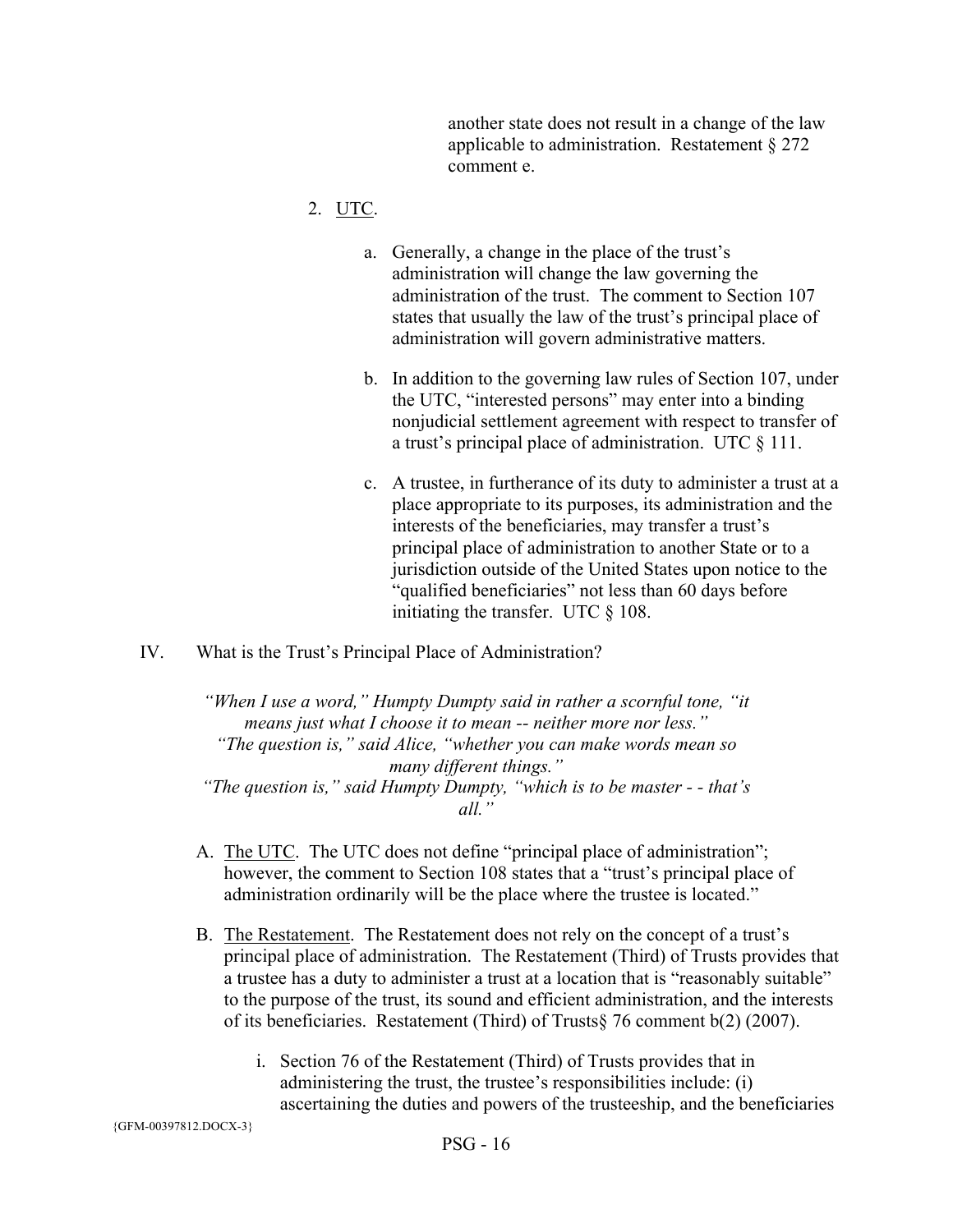and purposes of the trust; (ii) collecting and protecting trust property; (iii) managing the trust estate to provide returns or other benefits from trust property; and (iv) applying or distributing trust income and principal during the administration of the trust and upon its termination. Restatement (Third) of Trusts§ 76(2).

- ii. The Reporter's Notes to Comment b(2) to Section 76 of the Restatement (Third) of Trusts discuss factors justifying a change in the place of administration of a trust, stating that such factors "include the nature and location (and particularly changes in the location) of assets under the trustee's management, relocation of beneficiaries or significant changes in their needs and circumstances, and opportunities to obtain more favorable tax or other treatment in another state or country."
- C. Directed Trusts. A directed trust is a trust that removes one or more powers or discretions traditionally held by the trustee and vests that power or discretion in a person who is either a special trustee or not a trustee at all. The power or discretion can relate to investment decisions, management decisions, distributions decisions and any other decisions affecting the administration of the trusts. In the case of a corporate trustee, a directed trustee is often "an irrevocable trust in which a co-trustee, adviser, committee, or protector directs the corporate trustee on investment and/or distribution decisions." Richard W. Nenno, Directed Trusts: Can Directed Trustees Limit Their Liability?, March 27, 2007. For a more complete discussion of directed trusts, see, Section I.B., *supra*, and the sources cited therein.
	- i. Example: Alice's trust holds interests in a closely-held LLC and stock in the family's business. Because the family does not wish to diversify these investments, the family's trusted business manager has been appointed as Investment Adviser to direct the corporate trustee with respect to the investment and management of the LLC and business assets, specifically whether to hold or diversify these assets. The trust also provides the trustee with broad discretion to make distributions of income and principal. Because the trustee does not have a longstanding relationship with the family and is not familiar with the individual beneficiaries' needs, a Distribution Adviser has been appointed, in accordance with the terms of the trust, to direct the trustee with respect to discretionary distributions. The family is also considering the appointment of a trust protector. The trustee is to handle the investment of the publicly traded stocks and bonds. Currently, the trust is administered under the law of the state where the trustee has its principal place of business.
	- ii. Question: Is the trust still "administered" in the state where the corporate trustee has its principal place of business?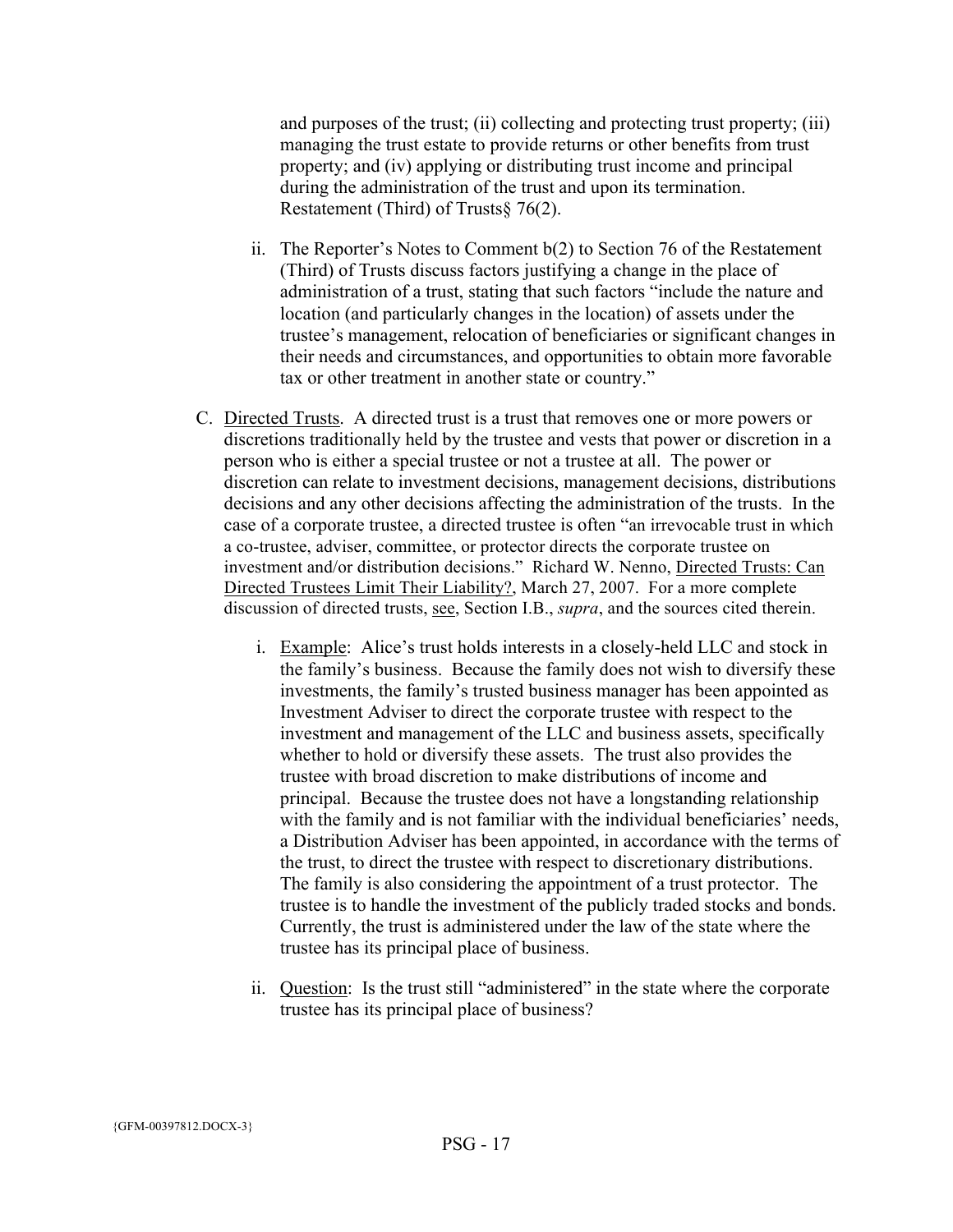*"But I don't want to go among mad people," Alice remarked. "Oh, you can't help that," said the Cat: "we're all mad here. I'm mad. You're mad." "How do you know I'm mad?" said Alice. "You must be," said the Cat, "or you wouldn't have come here."*

- D. Principal Place of Administration for Directed Trusts. In *Lewis v. Hanson*, 128 A.2d 819 (Del. 1957), aff'd, sub nom. *Hanson v. Denckla*, 357 U.S. 235, reh'g denied 258 U.S. 858 (1958) a Pennsylvania resident created a Delaware trust with a Delaware corporate fiduciary. The trust was revocable and the trustor retained the right to control distribution decisions. Moreover, the trustee could only exercise investment authority upon the written direction or consent of a trust adviser. The grantor and the trust adviser were both residing in Florida at the relevant time. The Supreme Court of Delaware found that the trust was administered in the state of Delaware (and not Florida) where the trustee was domiciled. This decision was affirmed by the Supreme Court of the United States.
- E. Relevant Factors. The following factors could be relevant to determine where Alice's trust is principally administered:
	- i. Location of trust's various accounts, tangible personal property and documents evidencing ownership of trust property;
	- ii. Location where trust records are maintained;
	- iii. Location of trustee's offices responsible for the administration of the trust and where trustee's trust committee meetings and trust reviews occur;
	- iv. Location where the trust reviews and trust account administrative transactions occur;
	- v. Location where trust accountings, reports, and other communications with the settlor, beneficiaries and unrelated third parties are prepared and reviewed and to which trust account inquiries are directed;
	- vi. Location of trust officer(s) responsible for the administration of the trust at the time of performance of such administration;
	- vii. Location from which correspondence and other communications concerning the trust with the settlor, beneficiaries and unrelated third parties originate;
	- viii. Location where documents relating to the trust are executed on behalf of the trust;
		- ix. Location at which trust income and contributions are received and from which trust expenditures and distributions are authorized and disbursed;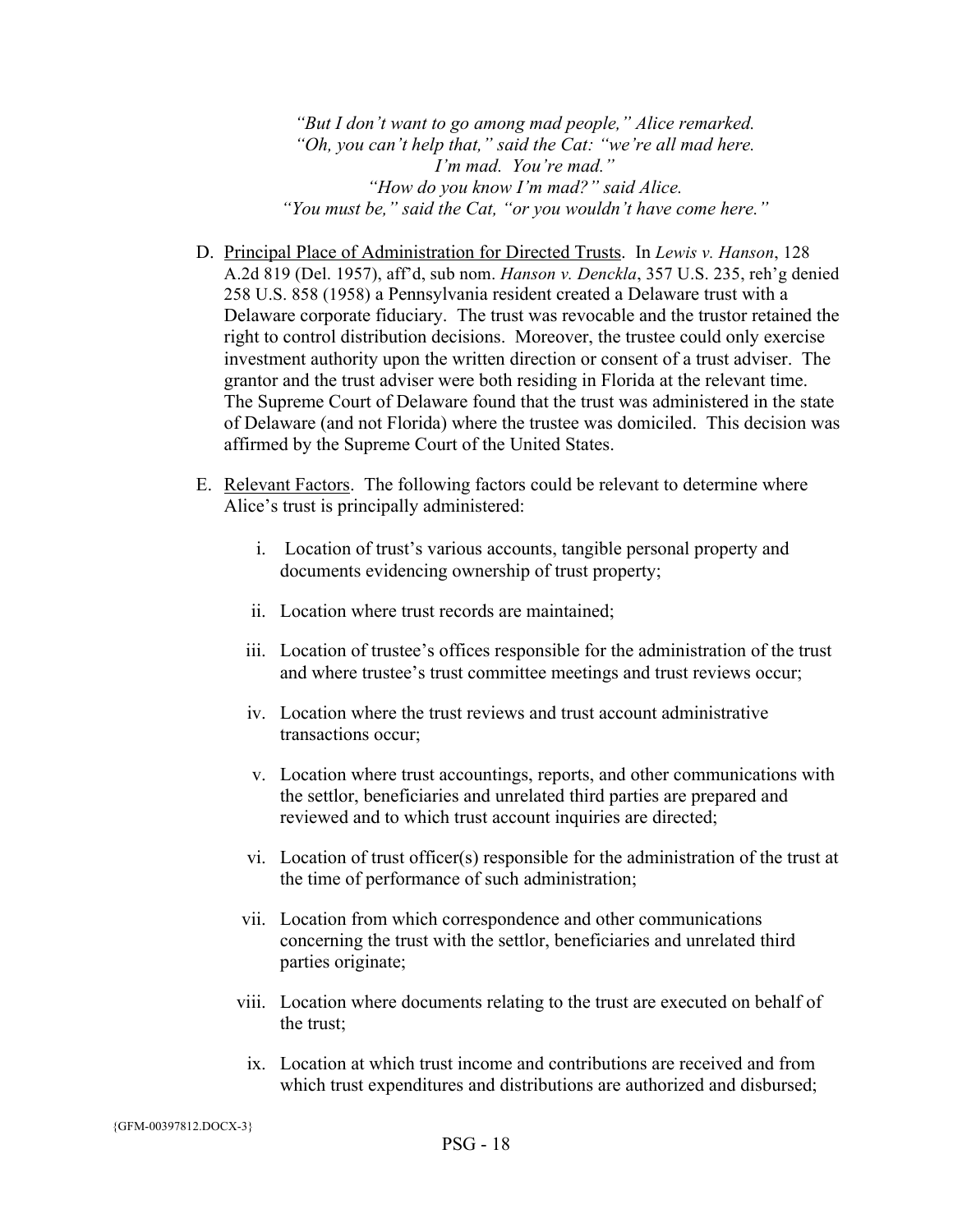- x. Location of trust officer meetings concerning the trust;
- xi. Location where tax reports are prepared and reviewed and tax compliance reviews and audits are performed and reviewed;
- xii. Location where trust instrument is executed by the trustee;
- xiii. Location where decisions are made concerning when to make discretionary distributions and the amounts of such distributions.
- F. Regulatory Authority. Consideration should be given to regulatory authority over the trustee. State chartered corporate fiduciaries are regulated by the state agency where the charter is granted. Corporate fiduciaries that are National Associations conduct business throughout the United States and are regulated by the Office of the Comptroller of the Currency. In most cases, direction advisers are individuals who are not regulated in any respect. The principal place of administration would therefore appear to be the place where the trustee is located and subject to regulatory authority.

## CHAPTER FOUR Back Through the Looking Glass

- V. Alice has chosen Cheshire Cat Trust Company ("Cheshire Cat"), a somewhat fading trust company, to serve in her home state as trustee. But, Cheshire Cat is only licensed in Wonderland. Can Cheshire Cat return with Alice through the looking glass to serve as her trustee?
	- A. Regulatory Authority. As noted, corporate fiduciaries are generally regulated by the state in which they are chartered or, if they conduct business nationally, by the Office of the Comptroller of the Currency. The question arises, may a state chartered trust company serve as trustee for one of its clients in a state where it does not have a charter. This issue often arises in the following circumstances:
		- i. Testamentary Trust. When a person has designated a local trustee to serve as trustee of a testamentary trust and later moves but continues the designation of the same trustee who is not chartered in the new state.
		- ii. Inter Vivos Trust. When a trust beneficiary with the power to remove and replace trustees wishes to have a corporate fiduciary, with whom the beneficiary has an existing financial relationship, serve as trustee for the beneficiary in the beneficiary's state where the corporate trustee does not have a charter.
	- B. Reciprocity. Most states ("Accepting States") allow a bank or trust company chartered in another state to serve as trustee in the Accepting State provided the